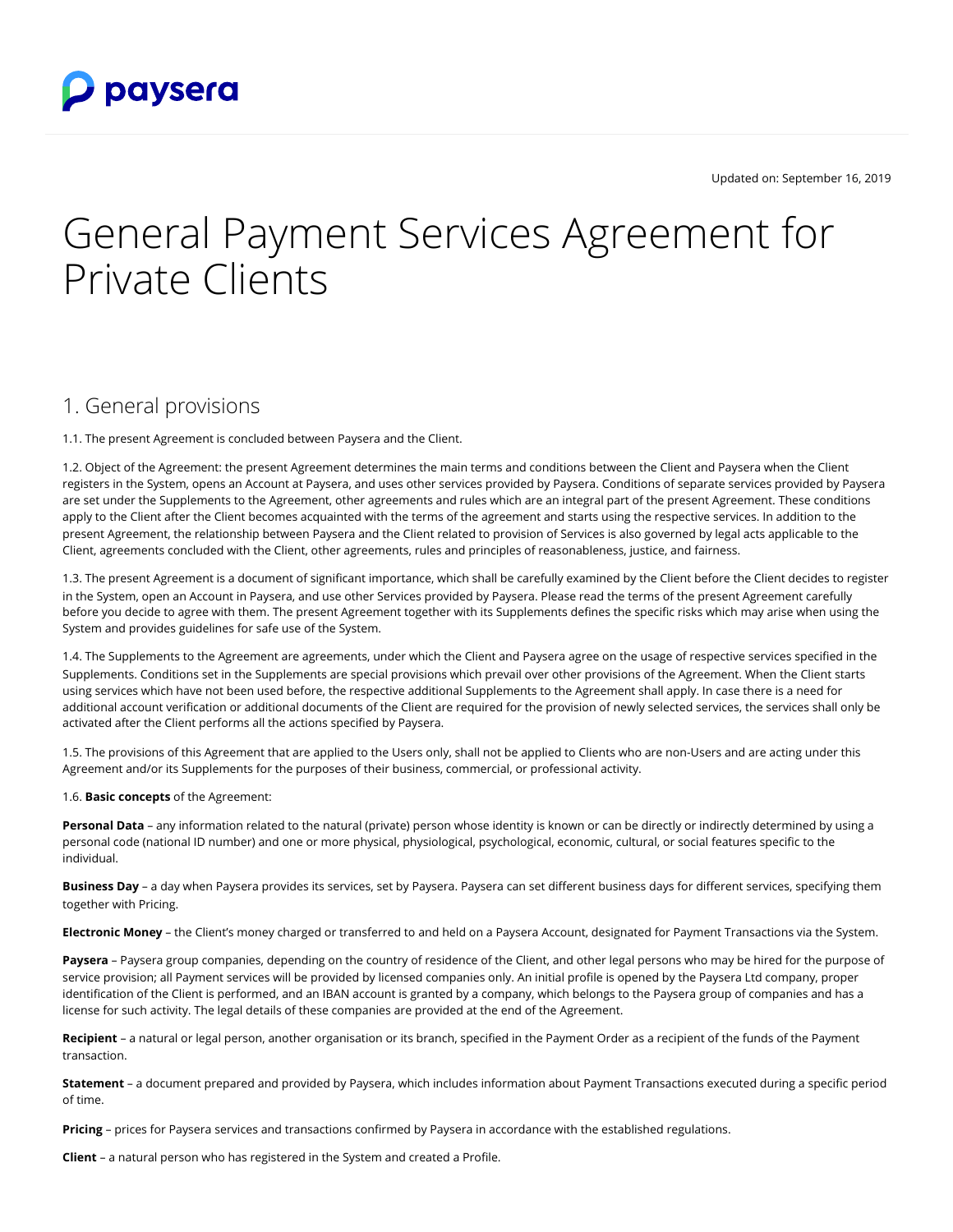**Client Identification** – verification of the identity of the Client under the procedure laid down in the System.

**Commission Fee** – a fee charged by Paysera for a Payment Transaction and/or related services.

**Payment Transfer** – a payment transaction wherein funds are transferred to a payment account of the Recipient at the initiative of the Payer.

**Payment Order** – an order (payment transfer) from the Payer or the Recipient to the Provider of Payment Services to execute a Payment Transaction.

**Payment Transaction** – a money transfer or a cash-in/out operation initiated by the Payer or the Recipient.

Payment Service - services, during the provision of which conditions to deposit to and withdraw cash from the payment account are created, as well as all transactions related to the management of the payment account; payment transactions, including transfer of money held on the payment account opened in the institution of the payment service provider of the User of payment services, or in another payment institution; payment transactions when money is given to the User of payment services under a credit line: payment transactions using a payment card or a similar instrument and/or credit transfers, including periodic transfers; issuance and/or acceptance of payment instruments; money remittances; payment initiation services; account information services.

**Payment Instrument** – any payment instrument which the System allows to link to the Paysera Account and use to perform Payment Transfers.

**Payer** – a natural or legal person, or other organisation or its branch, who has a payment account and allows to execute a payment order from this account, or, in the absence of a payment account, submits a Payment Order.

**Paysera Account or Account** – an account opened in the System in the name of the Client and used to make payments and other Payment Transactions. An Account is opened only upon identification of the Client.

**Service** – the service of issuance and redemption of electronic money and other services provided by Paysera; a payment service provided by Paysera, also any other service provided by Paysera.

**Paysera Application** – a mobile application for Paysera account management, installed and used on mobile devices.

**Profile** – the result of registration in the computer system, during which personal data of the registered Client is saved, a login name is created, and the rights of the Client in the system are defined.

**Acceptable Language** – Lithuanian, English, Russian, Latvian, and Polish languages.

**Supplement** – an agreement between Paysera and the Client on the provision and use of separate services provided by Paysera. A supplement can be identified as an agreement, rules, declaration, plan, or in any other way. A supplement is an integral part of the present Agreement.

**Strong Customer Authentication** – the procedure of verification of the identity of a natural or legal person based on the use of two or more elements categorised as knowledge (e.g. static password, code, personal identification number), possession (e.g. token, smart card, mobile phone) and inherence (e.g. biometric characteristics, such as a fingerprint). This procedure is applied when the Client is logging in to their payment account online or through other means of remote access, initiates an electronic payment transaction and, through the means of remote access, carries out any action that might be related to the risk of fraud in carrying out a payment or any other types of misuse.

**System** – a software solution on Paysera's web pages, developed by Paysera and used for the provision of Paysera services.

**Agreement** – an agreement between the Client and Paysera, which includes the present General Payment Services Agreement for private clients, and any other conditions and documents (Supplements, agreements, rules, declarations, etc.), including but not limited to the information on the websites, which is referenced in the present General Payment Services Agreement for private clients.

**Consent** – consent of the Payer to perform a Payment Transaction submitted under the procedure set forth by Article 8 of the Agreement.

**Password (Passwords)** – any code created by the Client in the system, a code created by the Client and used for Strong Customer Authentication, or a code provided to the Client for access to the Profile and/or the Paysera Account, or for the initiation, confirmation, and management of separate services of Paysera, and/or initiation, authorisation, implementation, confirmation, and reception of a Payment Transaction.

**Party** – Paysera or the Client.

**Unique Identifier** – a combination of letters, numbers or symbols which Paysera, as a provider of payment services, provides to the User of payments services, and which is used to identify the User of payment services participating in the Payment Transaction, and/or the account of the User used in the Payment Transaction.

**User** – a Client who operates under the Agreement for purposes that are not related to the business, commercial, or professional activity of this person.

#### 2. Registering in the System and creating a Profile

2.1. In order to start using Paysera services, the Client has to register in the System. Paysera has the right to refuse to register the new Client without indicating the reasons, however, Paysera assures that the refusal to register will always be based on significant reasons which Paysera does not have to or does not have the right to reveal.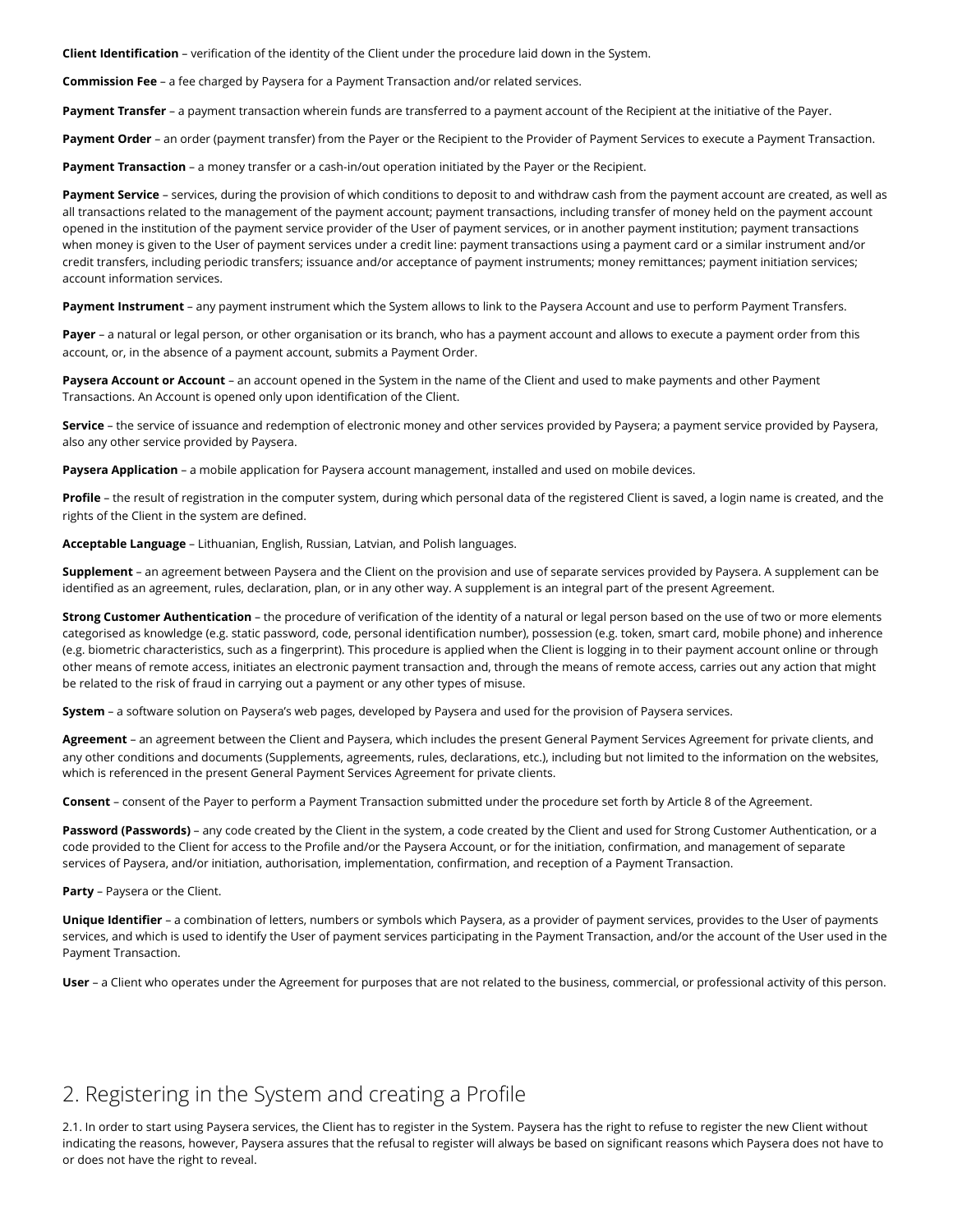2.2. When registering in the System, a Profile is created for the Client. The Profile is personal and only its owner, i.e. the Client, has the right to use it. Once the Client has registered in the System and a Profile has been created, a Paysera Account is automatically opened for the Client. The Paysera Account functions under the procedure laid down in Articles 4 and 5 of the present Agreement.

2.3. The Client shall possess one Profile only.

2.4. The Agreement shall enter into force and become valid indefinitely once the Client has registered in the System, became acquainted with the Terms of the present Agreement, and expressed their consent to comply with the Terms.

2.5. The Client's registration in the System is their confirmation that the Client expresses their consent with the Terms of the Agreement and undertakes to adhere to them. Paysera provides services to persons who have reached 7 (seven) years of age. Persons under the age of 7 (seven) are prohibited from using Paysera services. In case the Client is under the age of 18 (eighteen), the Client shall provide a written consent of the Client's legal representatives (parents / guardians / custodians) to use Paysera services. Paysera has the right to require a written consent (approved by a notary) from the legal representatives (parents / guardians / custodians) of the Client at any time. If the Client fails to submit the written consent within the terms given by Paysera, Paysera has the right to immediately suspend the provision of all or a part of the services.

2.6. The Client confirms that they have provided the correct data when registering in the System and, if there is a need to change or add data, the Client will submit correct data only. The Client shall bear any losses that may occur due to submission of invalid data.

2.7. In order for Paysera to start or continue the provision of Services, the Client shall confirm the Profile, the provision of a new Service or a part of a Service, and perform the Client identification procedure under circumstances and procedures set out in the Agreement or in the System. The client identification procedure, confirmation of the Profile, and provision of new Services is performed in order to ensure protection of the interests of the Client and Paysera.

2.8. Paysera has the right to demand data and/or documents that would help Paysera identify the Client and/or receive significant information necessary for proper provision of Paysera Services to the Client. Specific data and/or documents to be submitted shall be indicated in the message to the Client about the necessity to perform identification or other verification procedures.

2.9. In order to perform an identification procedure, Paysera has the right to demand from the Client to provide original documents and/or their copies and/or copies of documents certified by a notary or any other person authorised by the state.

2.10. Terms, locations, procedures, and prices of the Client identification procedure are specified [here.](https://www.paysera.lt/v2/en-LT/fees/account-management-and-identification-private)

2.11. In separate cases, when performing duties established by the legislation or if it is required due to the type of the document (e.g. the original of the document has to be provided), Paysera has the right to demand from the Client to perform the Client identification procedure by a specific method indicated by Paysera (e.g. at the Client Service branch).

2.12. The Parties agree that the Client can confirm (sign) documents (e.g., agreements, consents, etc.) by electronic means (including, but not limited to, signing with a stylus pen on the screen).

2.13. Paysera has the right to demand additional information and/or documents related to the Client or transactions executed by them, and has the right to suspend a transaction of the Client until the Client provides additional information and/or documents related to the suspended transaction. Paysera also has the right to request the Client to fill in and periodically update the Client's questionnaire. If the Client does not provide additional information and/or documents within a reasonable time period set by Paysera, Paysera has the right to suspend the provision of all or a part of the Services to the Client. Paysera has the right to demand copies of the documents certified by a notary and/or translated into at least one of the Acceptable Languages. All documents and information are prepared and provided at the expense of the Client.

2.14. The Client shall receive a notification about confirmation of the Profile, provision of a new Service or renewed provision of suspended Services via the email address that was indicated when registering in the System, or via SMS message, if the Client has specified only a mobile telephone number.

2.15. The Client is prohibited from having more than one Profile in the System and providing incorrect data when registering in the System. If the Client provides incorrect data, they are obliged to correct it. If, due to inaccurate data, the Client has created several Profiles, they shall inform Paysera thereof, so that all created Profiles would be merged into one Profile. In case of a breach of this provision, the Client may be blocked, illegal transactions invalidated, and the information transmitted to law enforcement institutions, if necessary.

# 3. Prices of Paysera Services and the Payment Procedure

3.1. The prices and terms for the provision of Paysera Services are stated in the respective Article of the present Agreement, on the [Pricing page](https://www.paysera.lt/v2/en-LT/fees), or in the Supplement dedicated to a specific Service.

3.2. If Paysera reduces the general prices for the provision of the Services that are provided in the System, the new prices shall be applied immediately upon their publication without regard to whether the Сlient has been informed, but only if the Prices have not been changed in the manner set forth in Article 11.

3.3. Paysera Commission Fees are deducted:

3.3.1. at the time of the Payment Transaction;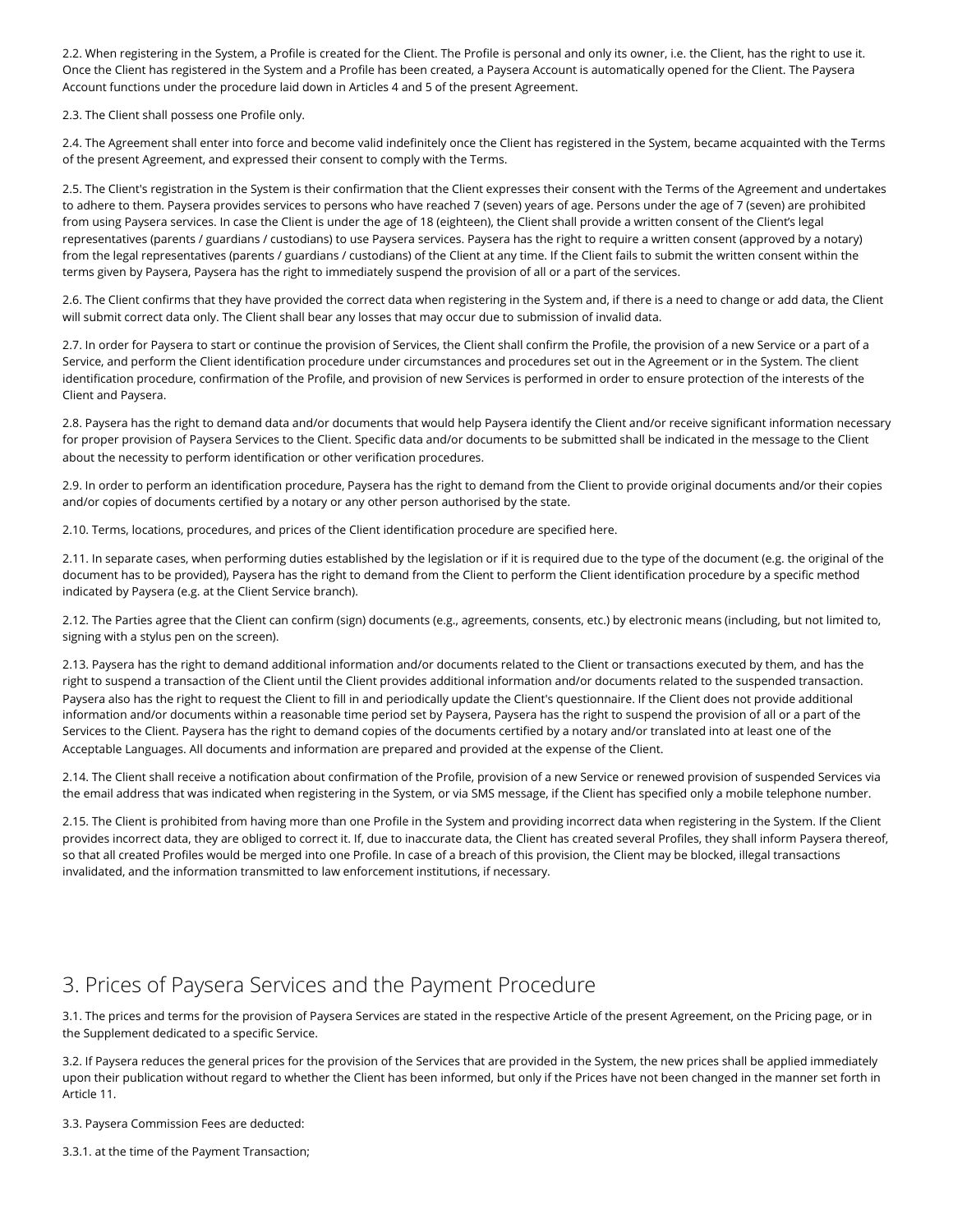3.3.2. if Commission Fees were not deducted when executing a Payment Transaction, Paysera has the right to deduct them later, but not later than within 2 (two) years after the Payment Transaction was executed. The Client is informed about the Commission Fees deducted under the procedure laid down in this item by the commission fees report for the period of time when the Commission Fee was deducted;

3.3.3. the Commission Fee for the transaction is indicated to the Client before the Payment Transaction (unless otherwise stated in the rules of the particular Payment Instrument or Service).

3.4. The Client confirms that they have carefully studied [Prices and Terms of Payment Transfers](https://www.paysera.lt/v2/en-LT/fees) and other Paysera Services that are applied and relevant to the Client.

3.5. Paysera has the right to deduct the Commission Fee from the Account where the Payment Transaction has been performed or from other Accounts opened in Paysera.

3.6. The Commission Fee shall be paid in the currency indicated in the Agreement, the Supplement to the Agreement, or on the websites referenced in the present Agreement or its Supplement.

3.7. The Client undertakes to ensure a sufficient amount of money in their account to pay or deduct the Commission Fee. If the amount of funds in the indicated currency is insufficient to cover the Commission Fee, Paysera has the right, but not the obligation, to deduct the Commission Fee from funds held in the Account in another currency, converting the currency into the necessary one in accordance with the currency exchange rate applied by Paysera to the Client. The standard Paysera currency exchange rate is published [here.](https://www.paysera.lt/v2/en-LT/fees/currency-conversion-calculator) If there is money in several different currencies in the Account, Paysera may exchange it to the payable currency according to the alphabetical order of the international abbreviations of currencies.

3.8. The Client, having failed to pay Paysera the remuneration for provided Services, at the demand of Paysera must pay 0.05% interest for each day overdue.

# 4. Paysera Account Opening. Electronic Money Issuance, and Redemption Terms

4.1. According to the present Agreement, the Paysera Account is opened for the Client in the System for an indefinite period of time.

4.2. The Paysera Account allows the Client to deposit, transfer, keep in the Account funds intended for transfers, carry out local and international money transfers, pay contribution, receive money to the Account, pay for goods and services, and perform other transactions directly related to money transfers.

4.3. Funds held in the Client's Paysera Account are considered Electronic Money, which Paysera issues after the Client transfers or deposits money to their Paysera Account. Having received the money, Paysera credits it to the Client's Account, at the same time issuing Electronic Money at the nominal value. The Electronic Money is credited to and held in the Client's Paysera Account.

4.4. The specific method of depositing or transferring funds to the Paysera Account is selected by the Client in the Account by selecting the "Add Funds" section, which contains instructions for depositing funds for each method. The funds depositing instructions and the data provided therein shall be deemed Unique Identifiers, required in order to carry out a payment transaction in a proper manner.

4.5. The nominal value of the Electronic Money to be issued coincides with the nominal value of funds deposited or transferred to the Paysera Account.

4.6. Electronic money held in the Paysera Account is not a deposit and Paysera does not, in any circumstances, pay any interest for the Electronic Money held in the Paysera Account and does not provide any other benefits associated with the time period the Electronic Money is stored.

4.7. The Client can create and hold multiple Paysera Accounts in the same Profile and use them at their discretion.

4.8. At the request of the Client, the Electronic Money held in their Paysera Account shall be redeemed at their nominal value at any time, except for cases set forth in the Agreement, when limitations are applied to the Account.

4.9. The Client submits the request for redemption of Electronic Money by generating a Payment Order to transfer the Electronic Money from their Paysera Account to any other account specified by the Client (banks and electronic payment systems to which Paysera can transfer money are specified [here](https://www.paysera.lt/v2/en-LT/fees)) or withdraw the Electronic Money from their Paysera Account using other methods supported by Paysera and indicated in the System. Paysera has the right to apply limitations for redemption of Electronic Money, specified [here.](https://www.paysera.lt/v2/en-LT/legal/redemption-limitations)

4.10. No specific conditions for the redemption of Electronic Money that would differ from the standard conditions for Payment Transfers and other Payment Transactions performed in the Paysera Account shall be applied. The amount of redeemed or transferred Electronic Money is chosen by the Client.

4.11. No extra charges shall be applied for the redemption of Electronic Money. In the event of redemption of Electronic Money redemption, the Client pays the usual Commission Fee for the performed money Payment Transfer or withdrawal, which depends on the Payment Transaction carried out by the Client. The standard Paysera Commission Fees for a money transfer or withdrawal shall be applied.

4.12. Provided that the Client terminates the Agreement and applies with the request to close their Paysera Account and delete their Profile from the System, or if Paysera terminates the provision of the Paysera Account services to the Client and deletes the Profile of the Client from the System in cases provided for in the Agreement, the funds held in the Paysera Account shall be transferred to the Client's bank account or to an account in another electronic payment system indicated by the Client. Paysera has the right to deduct from the repaid money the amounts that belong to Paysera (fees for services provided by Paysera and expenses which have not been paid by the Client, including, but not limited to, fines and damages incurred by Paysera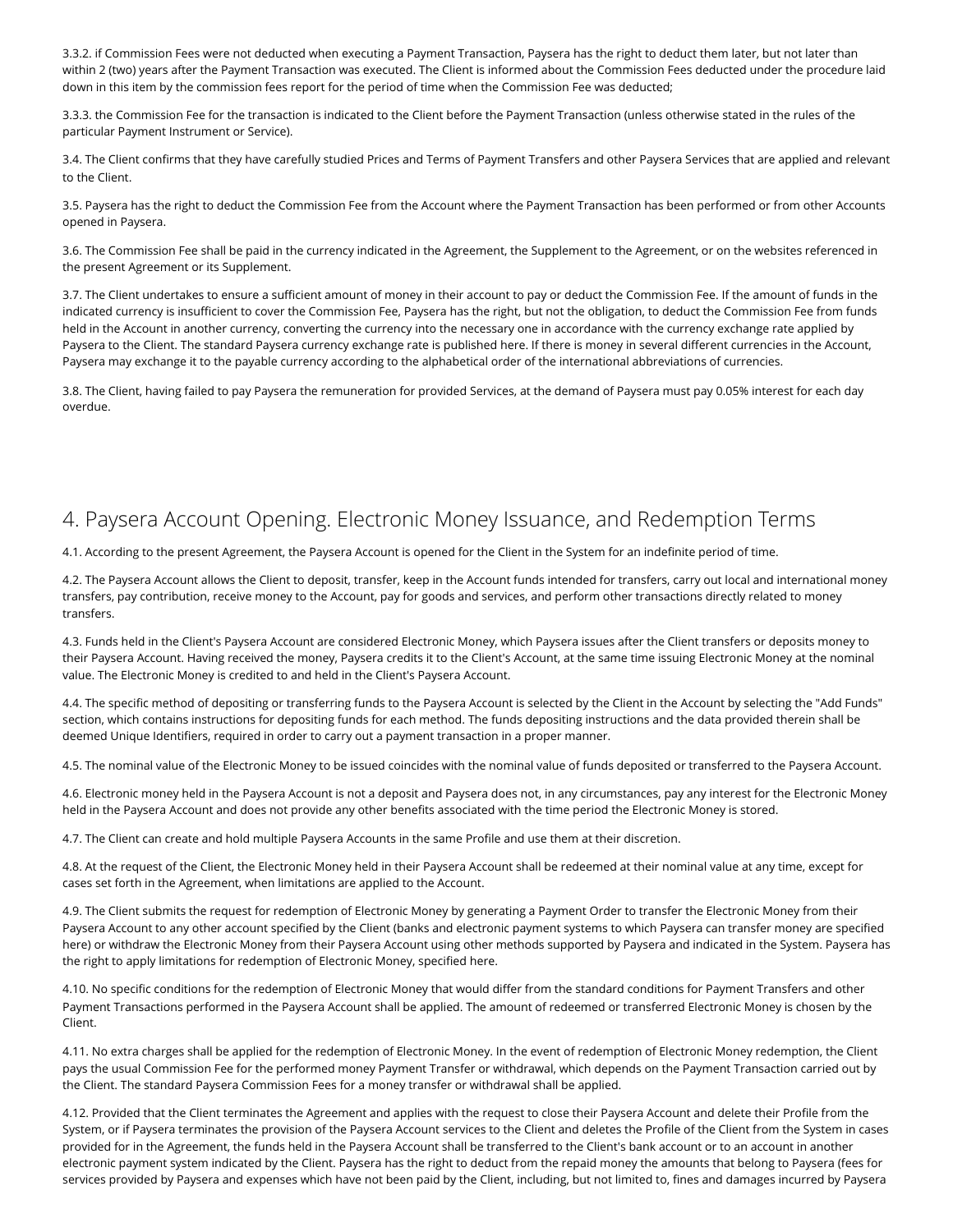due to a breach of the Agreement committed by the Client, which have been imposed by International payment card organisations, other financial institutions and/or state institutions). In the event of a dispute between Paysera and the Client, Paysera has the right to detain funds under dispute until the dispute is resolved.

4.13. In case Paysera fails to repay the money to the Client due to reasons beyond the control of Paysera, the Client shall be notified thereof immediately. The Client shall immediately indicate another account or provide additional information necessary to repay the money (execute a payment).

## 5. The Use of the Paysera Account

5.1. The Client can manage the Paysera Account by logging in to the Profile with their login name and Password and carrying out additional authentication (Strong Customer Authentication).

5.2. Payment Transactions from the Client's Paysera Account can be executed:

5.2.1. to another user's account in the System;

5.2.2. to Lithuanian, EU, and foreign bank accounts (except for banks in foreign countries, Payment Transactions to which are forbidden: Paysera informs the Client about such countries in the System);

5.2.3. to accounts in other electronic payment systems specified in the System.

[5.3. When the Client submits a Payment Order to perform an international Payment Transfer, the Supplement "Conditions for Execution of International](https://www.paysera.lt/v2/en-LT/legal/international-transfers) Payment Transfers" is applied to them in addition to the present Agreement.

5.4. Currency exchange is based on the exchange rate of Paysera valid at the moment of conversion and is constantly updated and published [here](https://www.paysera.lt/v2/en-LT/fees/currency-conversion-calculator) (currency exchange rates are applied immediately and without separate notice).

5.5. Paysera Account opening and maintenance prices are provided on [the Pricing page.](https://www.paysera.lt/v2/en-LT/fees) If the Client did not log in to the Profile and perform transactions in the Account for more than a year, Paysera shall deem the Profile and the Account(s) are not in use (inactive). Paysera has the right to terminate the Agreement and close the Profile and the Account(s), informing the Client about the inactive Profiles and Accounts 30 days prior to termination, provided the Profiles and Accounts are not in use and there are no funds in the Accounts. If at least one inactive Account has funds in it, Paysera shall leave the Profile open and close the inactive Account(s) only. If the Client's Profile and the Account(s) with funds in them remain inactive for two years, Paysera shall begin applying the Commission Fee for the maintenance of the inactive Profile and Accounts with funds in them, which is provided [here.](https://www.paysera.lt/v2/en-LT/fees/account-management-and-identification-private)

5.6. A bank or another electronic money transfer system may apply fees for transferring money from the Client's Paysera Account to the Client's bank account, card, or payment account of another electronic payment system, as well as for transferring money from a bank account, card, or another electronic payment system to the Paysera Account.

5.7. The list of banks and electronic payment systems, to which Payment Transfers can be made, as well as the Commission fees and terms applied for transfers are specified [here](https://www.paysera.lt/v2/en-LT/fees).

5.8. Fees for Paysera Services are deducted from the Client's Paysera Account. In case the amount of funds in the Paysera Account is less than the amount of the Payment Transfer and the price of the Paysera Service, the Payment Transfer is not executed.

5.9. When a transfer other than a SEPA, TARGET2, or SEPA Instant is performed, and the Client transfers money from their Paysera Account to accounts in banks or other electronic payment institutions, Paysera is indicated as the Payer. Together with the Payment Transfer, the Recipient is given the following information, which in dependence on technical options can be transferred in one or several of the ways below:

5.9.1. detailed information about the Payer-Client is given in the field of the primary Payer, provided such a system is supported by the relevant ebanking or payment system;

5.9.2. detailed information about the Payer-Client is given in the field of payment purpose;

5.9.3. along with the Payment Transfer, the Recipient is given a unique link for that particular transfer only, which redirects them to the website where detailed information about the payment and the Payer is specified.

5.10. In case the Payer indicates incorrect data of the Recipient (unique identifiers), and the Payment Order is executed according to the data provided by the Payer (for example, the Payer indicates a wrong account number), it shall be considered that Paysera has fulfilled the obligations properly and shall not repay the transferred amount to the Payer. Paysera commits to take all necessary actions to track the payment transaction and will seek to return the funds of the payment transaction, however, in the event of failure to do so, the Payer shall directly contact the person who has received the transfer, on the issue of returning the money.

5.11. The Client is obliged to provide a Payment Order for the execution of the Payment Transaction in accordance with the instructions specified in the System and valid at the moment of the transfer. In case the Client is the Recipient, they are obligated to provide detailed and precise information to the Payer, so that the Payment Order for the Payment Transaction in all cases complies with the instructions in the System and is valid at the moment of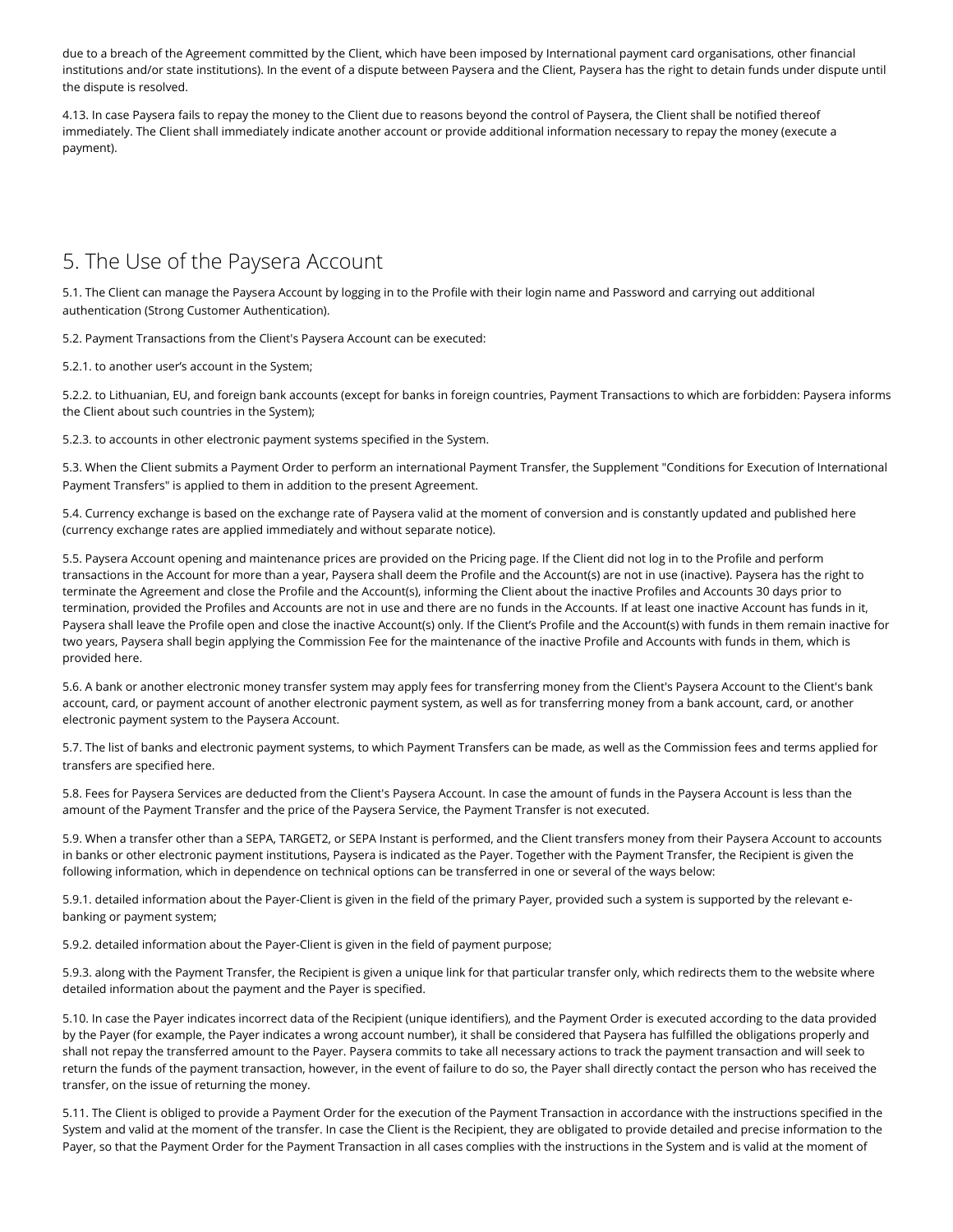transfer. Before sending a Payment Order for the execution of a Payment Transaction or sending information to another Payer, the Client is required to check and update the account top-up instructions. Such instructions and the data provided therein shall be deemed Unique Identifiers, required in order to carry out a Payment Transaction in a proper manner.

5.12. If the Payer submits an incorrect Payment Order or indicates incorrect data for the Payment Transfer, but the Payment Transfer has not been executed yet, the Payer may request to correct the Payment Order. In this case, a fee for the correction of the Payment Order is applied, as indicated in the System.

5.13. Provided Paysera has received funds, but is unable to credit the funds indicated in the Payment Order to the Recipient's account (e.g. the Recipient's account is closed, the indicated IBAN number does not exist, or else), Paysera shall return the transaction amount to the sender not later than within two business days. In this case, charges for returning a Payment Order provided for in the System may be applied. If Paysera cannot credit the funds indicated in the Payment Order to the Recipient due to errors the Payer made in the Payment Order, but the Payer requests to return the funds indicated in the Payment Order, the Payment Order may be cancelled and funds may be returned to the Payer, but only under a written request of the Payer and if the Recipient agrees to return the funds to the Payer (if the Recipient can be identified). In such a case, the fees for the cancellation of the Payment Order indicated in the System are applied.

5.14. In all cases, when Paysera receives a Payment Order but the funds cannot be credited due to errors in the Payment Order or insufficiency of information, and neither the Payer nor the Recipient have contacted Paysera for specification of the Payment Order or return of the funds, Paysera undertakes all possible measures to track the Payment Transaction in order to receive accurate information and execute the Payment Order. To track the Payment Transaction, the following measures may be used:

5.14.1. If Paysera has the contact details of the Payer (email address or phone number), Paysera contacts the Payer for the Payment Order specification.

5.14.2. If Paysera does not have contact details of the Payer and neither the Payer nor the Recipient contact Paysera regarding the funds indicated in the Payment Order, Paysera contacts the provider of payment services of the Payer who has sent the funds indicated in the Payment Order with a request to contact the Payer for the information specification. This measure is applied if there are possibilities to contact the provider of payment services of the Payer by electronic means.

5.14.3. If the aforementioned measures do not help to track the Payment Transaction, Paysera has the right to perform a transfer to the Payer in the amount of 0.01 EUR or another minimum amount, indicating in the payment purpose a request to contact Paysera and specify the incorrect Payment Order via email. The present measure is applied in case Paysera has the account number of the Payer, the cost of such Payment Transfer is reasonable, and the amount of the Payment Transfer is not less than 10.00 (ten) EUR.

5.15. In all cases specified in clause 5.14, the fee for specification of the Payment Order indicated in the System is applied by debiting it from the amount of the transfer before crediting the transfer to the Account of the Client-Recipient.

5.16. In case it is impossible to apply any of the measures listed in clause 5.14 for tracking the Payment Transaction, and in other cases when it is still impossible to identify the Recipient according to the indicated or corrected data, the funds are stored in the Paysera system until the Payer or the Recipient contact and additional data allowing to credit the funds to the Recipient is provided (after debiting the fee for specifying or correcting the Payment Order from the transferred amount before crediting it to the Account of the Client-Recipient). Such funds may also be returned to the Payer under a written request of the Payer. In this case the fee for returning the funds, which is indicated in the System, will be debited from the transferred amount before returning it to the Payer.

5.17. The Client, having noticed that money has been credited to or deducted from their Paysera Account by mistake or in other ways that have no legal basis, is obliged to notify Paysera about it. The Client has no right to dispose of money that does not belong to them. In such cases Paysera has the right, and the Client gives an irrevocable consent to deduct the money from their Paysera Account without the Client's order. If the amount of money in the Paysera Client's Account is insufficient to debit the money credited to or deducted from their Paysera Account to their other accounts by mistake, the Client unconditionally commits to repay Paysera the money credited to or deducted from the Paysera Account to their other accounts by mistake in 3 (three) business days from the receipt of such request from Paysera. If the Client fails to return the money credited by mistake in time, at the request of Paysera, the Client shall pay Paysera daily penalties of 0.05 percent for each day by which the time limit has been exceeded.

5.18. The Client has the right to change the limits for Payment Transfers for the Payment Account by completing an additional Profile authentication, in accordance with the procedure established in the System and setting other limits for transfers, that come into effect in 12 hours after verification of the additional limits. The Client has the right to set the size of the limits at their own discretion. The Client can check the limits applied by logging in to their Profile, however, Paysera has the right to limit the size of the limits and request the Client to complete additional authentication in accordance with the procedure laid down in the System. The Client will be notified about enabling the new limits by e-mail. This provision of the Agreement may not be applied to minors under 14 (fourteen) years of age and other persons to whom fixed limits may be applied.

5.19. The Client can check the Account balance and history by logging in to the Profile. There is also information about all Commission Fees applied and other fees deducted from the Account of the Client during a selected period of time.

5.20. The Client confirms that:

5.20.1. the incoming funds in their Paysera Account are not obtained as a result of criminal activity;

5.20.2. the Client will not use the services provided by Paysera for any illegal purposes, including actions and transactions in order to legalise funds derived from criminal or other illegal activities.

5.21. The Client can manage the Paysera Account and perform Payment Transactions from the Paysera Account in the following ways:

5.21.1. via the Internet, by logging in to their Profile;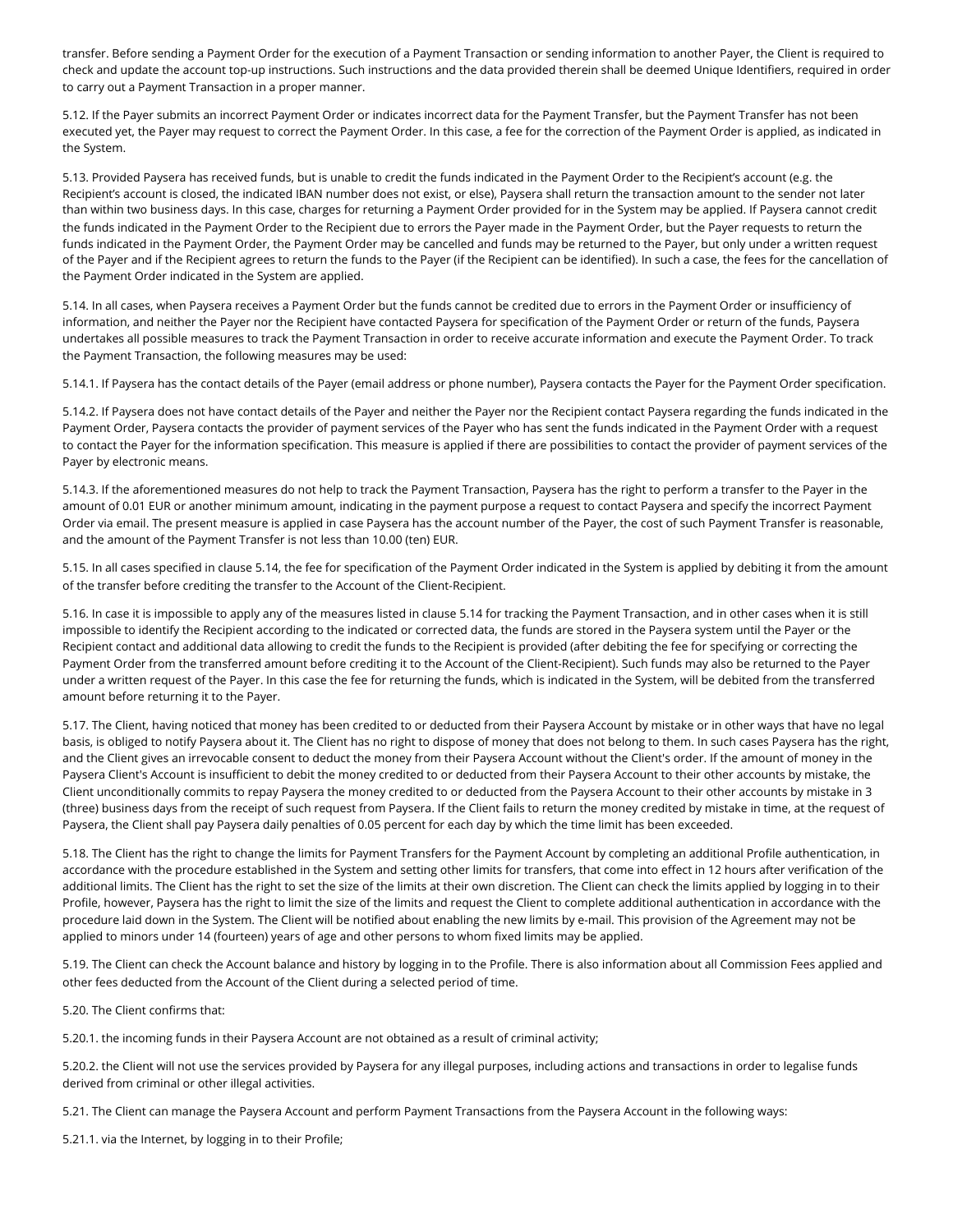5.21.2. via the Paysera Application (Supplement ["Managing the Paysera Account via the Paysera Application"](https://www.paysera.lt/v2/en-LT/legal/app-terms) is applied after the Client has agreed to conditions of the Supplement);

5.21.3. by Payment Instruments linked to the Paysera Account (Supplement ["Payment Instruments"](https://www.paysera.lt/v2/en-LT/legal/payment-instruments) is applied after the Client has agreed to conditions of the Supplement);

5.21.4. by other instruments indicated by Paysera after the Client has agreed to the conditions of using such instruments.

5.22. The Client's confirmations, orders, requests, notifications, and other actions performed through websites of third persons or other places by logging in to their Paysera Account and verifying their identity in this way are treated as conclusion of a deal confirmed by electronic signature.

5.23. Execution of Payment Orders from the Paysera Account via the Internet:

5.23.1. In order to execute a Payment Transaction via the Internet, the Client must fill in a Payment Order in the System and submit it for execution, electronically confirming in the System their Consent to execute the Payment Order.

5.23.2. Submission of a Payment Order in the System is an agreement of the Client to execute the Payment Transaction which cannot be cancelled (cancellation of the Payment Order is only possible until the execution of the Payment Order has been started – the status of the Payment Order and the possibility of cancellation are visible in the Profile of the Client).

5.23.3. When submitting a Payment Order in the System from the Client's Account to the Paysera account of another person, the Client can choose to perform a password-protected Payment Transfer. In such case, the Client sets a password for the transfer when forming a Payment Order. The Payment Transfer will only be complete after the Recipient enters the password set by the Client-Payer. If the Recipient does not enter the password set by the Payer, the funds are automatically returned to the Paysera account of the Payer in 30 (thirty) days. The moment of authorisation of such Payment Transfer is considered the moment when the Recipient enters the password of the transfer. Such Payment Transfer cannot be cancelled after the Recipient has entered the password of the transfer. The Client is fully responsible for the appropriate and safe transfer of the payment password to the Recipient and assures that the password will only be disclosed to the Recipient.

5.23.4. When filling in a Payment Order, the Client can enter a future payment date which can be not later than 2 (two) years from the day the Payment Order was filled in. If the amount of money in the Paysera Account of the Client is sufficient on the day specified by the Client, the Payment Order will be executed. A transfer to another Paysera Account shall be executed at the beginning of the specified day (00:00 a.m. in accordance with the time zone of the server EET). A transfer to a bank account is executed within the terms specified in the System.

5.23.5. In case the Payment Order has been filled in incorrectly, the Payment Transfer is not executed, unless Paysera, at its own initiative, in exceptional cases corrects the Payment Order or has a sufficient amount of information to determine the correctness of information to execute the Payment Order under a regular procedure.

5.23.6. In case the amount of money in the Paysera Account of the Client is insufficient to execute the Payment Transfer, the Payment Transfer is not executed, however, the System will attempt executing the Payment Order for 5 (five) more days after the Payment Order receipt. If during this period of time the amount of money in the Account is still insufficient to execute the Payment Order, the Payment Order shall be cancelled and no longer attempted to execute. If the amount of money in the Account is insufficient in one currency, but there is a sufficient amount of money in another currency, the Payment Transfer shall not be executed until the Client converts the other currency to the currency of the payment (except for cases when the Client has ordered an automatic currency exchange function or the transfer is intended for paying for goods or services via the Paysera system).

5.24. The terms of use of Paysera Account management means, other than those indicated in clause 5.21 of the present Agreement (except for managing the Paysera Account via the Internet), are set out in separate Supplements governing specific means of Paysera Account management. Specific Supplements regulating other means of Paysera Account management shall apply in case the Client chooses to use the respective Paysera Account management means. The Supplement shall apply to the Client from the moment the Client has electronically or in another way confirmed that they have learned the terms of the Supplement and express their will to use the Service indicated in the Supplement.

5.25. Information on executed and received transactions is provided by Paysera in the Account Statement of the Client. The Client may log in to their Profile and view this information free of charge or have it printed out at a selected frequency.

# 6. Depositing and withdrawal of cash

6.1. Paysera shall provide the Client with the right to deposit cash to the Paysera Account on the terms specified in the System. Locations, terms, currencies, limits, and prices of cash depositing are provided [here.](https://www.paysera.lt/v2/en-LT/fees/cash-operations)

6.2. Paysera shall provide the Client with the right to withdraw cash from the Account on the terms specified in the System. Locations, terms, currencies, limits, and prices of cash withdrawal are provided [here.](https://www.paysera.lt/v2/en-LT/fees/cash-operations)

6.3. The Client shall count the cash to be deposited to the Paysera Account themselves prior to depositing or after withdrawing it, and make comments or claims regarding the amount of cash or quality of banknotes immediately after withdrawal, where necessary.

6.4. After the Client has deposited cash to their Paysera Account, they can dispose of the Electronic Money immediately after Paysera receives it.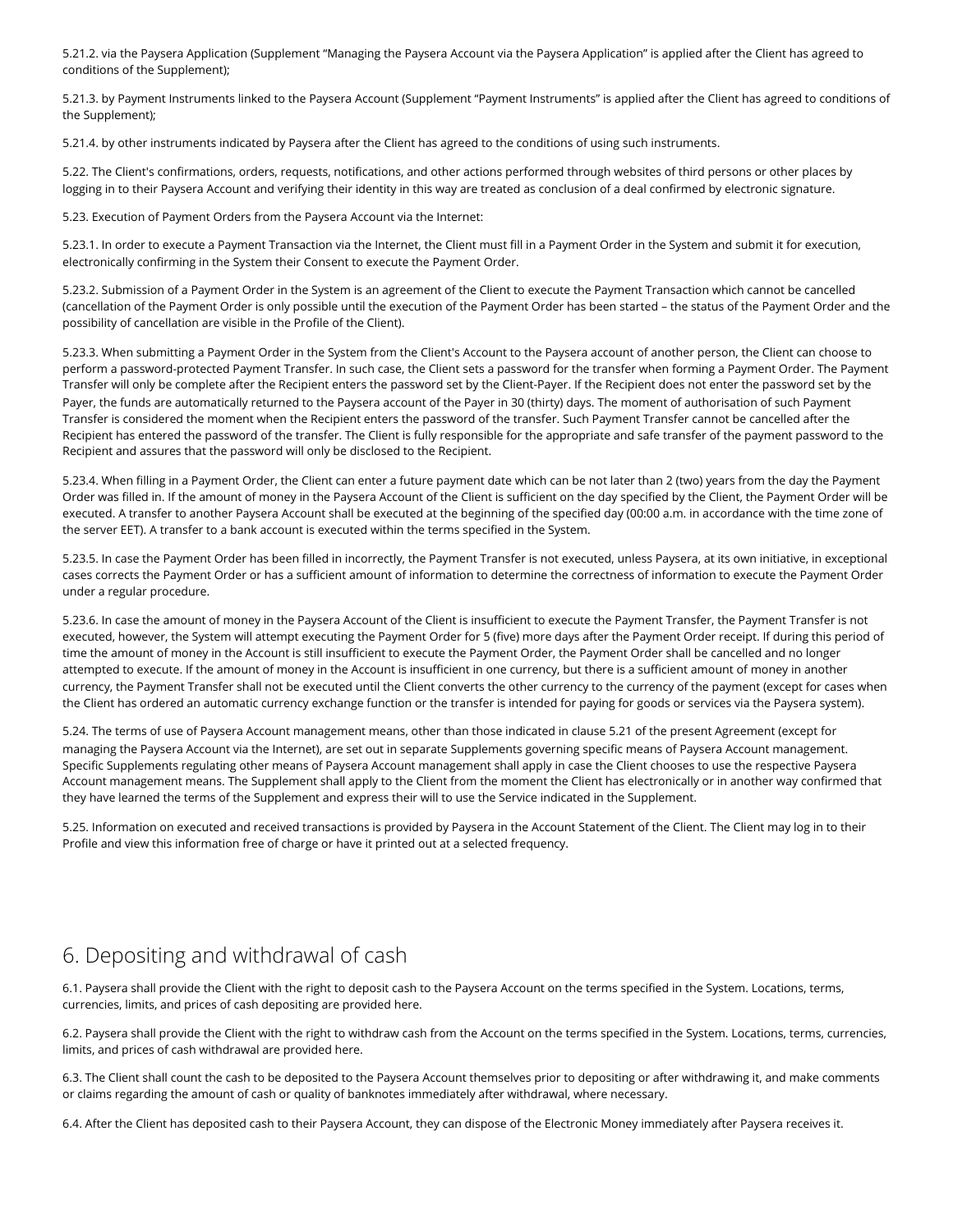#### 7. Payment Order Receipt, Requirements Applied to the Payment Order, and Refusal to Execute the Payment Order

7.1. When the Client is a Payer, the Payment Order is considered received by Paysera (calculation of the time period of execution of such Payment Order starts) on the day of its receipt, or, if the moment of receipt of the Payment Order is not a business day of Paysera, the Payment Order is considered received on the nearest business day of Paysera.

7.2. A Payment Order received by Paysera on a business day of Paysera, but not during business hours set by Paysera, is considered received on the nearest business day of Paysera.

7.3. Payment Orders for payments within the Paysera System are executed immediately (up to a few minutes, unless the Payment Transaction is suspended due to cases set forth by legal acts and the present Agreement), regardless of the business hours of Paysera.

7.4. Paysera has the right to record and store any Payment Orders submitted by any of the means agreed on with Paysera, and to record and store information about all Payment Transactions performed by the Client or according to Payment Orders of the Client. Records mentioned in the present clause may be submitted by Paysera to the Client and/or third persons who have the right to receive such data under the basis set forth in the legislation, as evidence confirming the submission of Payment Orders and/or executed Payment Transactions.

7.5. Payment Orders submitted by the Client shall comply with the requirements for the submission of such Payment Orders and/or content of the Payment Order set by legal acts or Paysera. Payment Orders submitted by the Client shall be formulated clearly and unambiguously, shall be executable, and contain the clearly stated will of the Client. Paysera does not undertake responsibility for errors, discrepancies, repetitions and/or contradictions in Payment Orders submitted by the Client, including but not limited to, correctness of the details of the Payment Order submitted by the Client. If the Payment Order submitted by the Client does not contain enough data or contains deficiencies, Paysera, regardless of the nature of the deficiencies in the Payment Order, can refuse to execute such Payment Order, or can execute it in accordance with the data provided in the Payment Order.

7.6. Paysera has the right to refuse to execute the Payment Order in case of a reasonable doubt that the Payment Order or the documents submitted by the Client or an authorised representative of the Client, are not in line with the requirements set forth by legislation and/or Paysera, or Paysera has reasonable doubt regarding the authenticity and veracity of said documents. If Paysera has reasonable suspicion that the Payment Order has been submitted not by the Client or the Client's legal representative, or suspicion regarding the authenticity of the submitted documents, or other suspicion regarding the legitimacy or the content of the submitted Payment Order, Paysera has the right to require the Client to confirm the submitted Payment Order additionally and/or submit documents confirming the rights of the persons to manage the funds held in the Account or other documents indicated by Paysera in a way acceptable to Paysera at expense of the Client. In the cases provided for in this clause, Paysera acts with the aim to protect the legal interests of the Client, Paysera, and/or other persons, thus, Paysera does not undertake the responsibility for losses which may arise due to refusal to execute a submitted Payment Order.

7.7. The Client shall ensure a sufficient amount of money in a relevant currency in their Account for the Payment Order to be executed.

7.8. Before executing a Payment Order submitted by the Client, Paysera has the right to require the Client to provide documents proving the lawfulness of the origin of funds related to the Payment Order. In case the Client fails to submit such documents, Paysera has the right to refuse to execute the Payment Order.

7.9. Paysera has the right to involve third parties in executing a Payment Order of the Client partially or in full, if the Client's interests and/or the essence of the Payment Order require so. In cases where the Payment Order of the Client requires sending and executing the Payment Order further through another financial institution, but this institution suspends the Payment Order of the Client, Paysera is not responsible for such actions of the financial institution, but makes attempts to find out the reasons for the suspension of the Payment Order. Paysera has the right to suspend and/or terminate the execution of the Payment Order of the Client, if required by law or in case it is necessary for other reasons beyond control of Paysera.

7.10. In case Paysera refuses to execute a Payment Order submitted by the Client, Paysera shall immediately notify the Client thereof, or create the necessary conditions for the Client to get acquainted with such a notification, except when such notification is technically impossible or forbidden by legal acts.

7.11. Paysera shall not accept or execute Payment Orders of the Client to perform transactions in the Account of the Client, if funds in the Account are arrested, the right of the Client to manage the funds is otherwise legally restricted, or transactions of the Client are suspended by applicable legal acts.

7.12. If money transferred by the Payment Order is returned due to reasons beyond the control of Paysera (inaccurate data of the Payment Order, the account of the Recipient is closed, etc.), the returned amount is credited to the Account. Fees paid by the Payer for the Payment Order execution are not returned, and other fees, related to returning the money, and applied to Paysera, can be deducted from the Account.

7.13. Payment Transfers initiated by Paysera can be standard (non-urgent) and urgent (if there is a technical possibility for that). The method of the Payment Transfer is selected by the Client (if there is a technical possibility for that). If the Client does not select the Payment Transfer method, it is considered that the Client has initiated a Payment Transfer that will be executed by automatically selecting the most favourable conditions for the Client.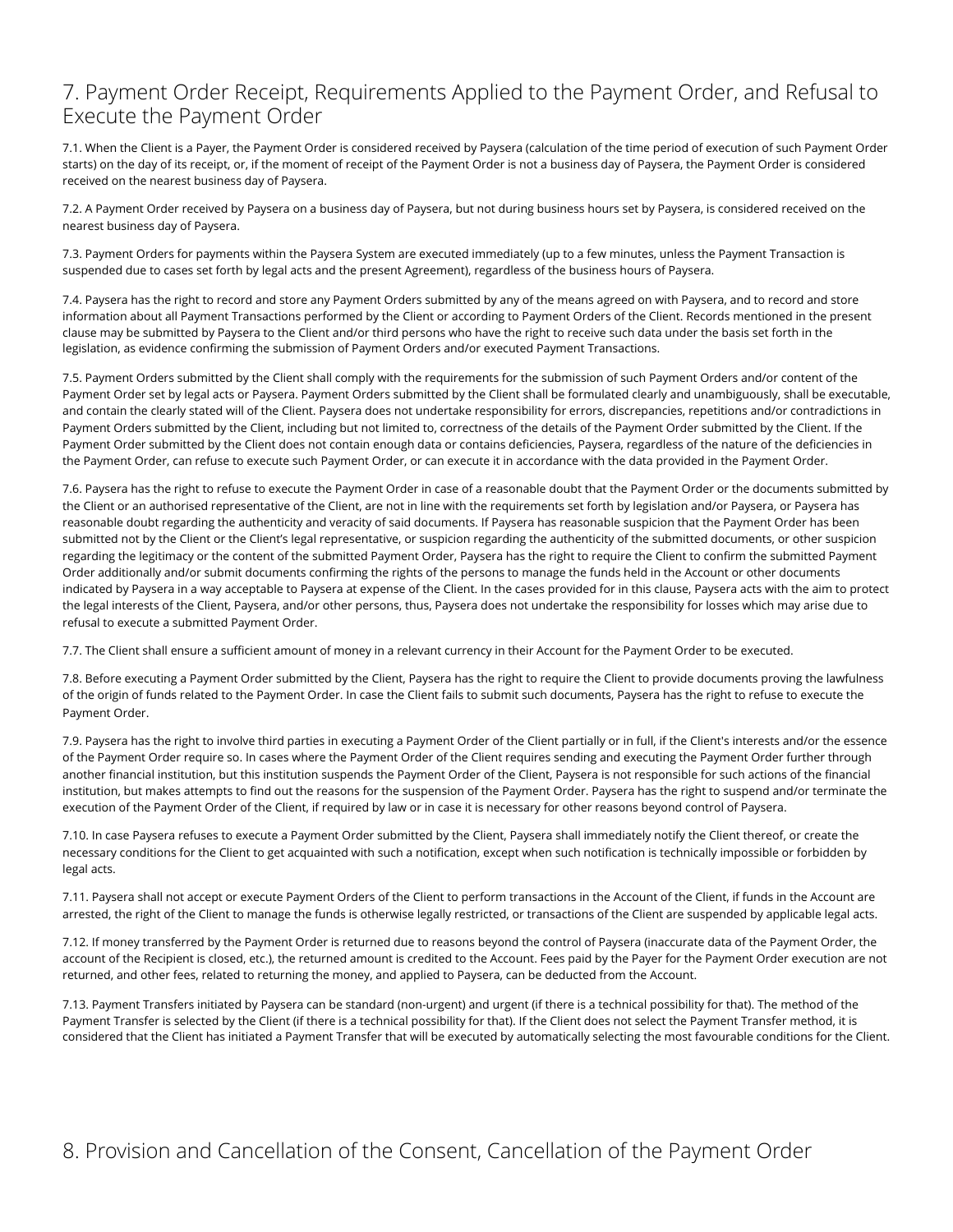8.1. The payment transaction is considered authorised only if the Payer provides Consent. Consent given to a Paysera agent is considered to be given to Paysera. The Client (Payer) may provide consent in the manner determined by Paysera or agreed upon with the Client. Consent submitted in writing must be signed by the Client or his legal representative. Consent may also be confirmed by electronic signature, password, codes, and/or other identity verification means. Consent to execute a payment transaction or several payment transactions can also be granted through the Recipient or the payment initiation service provider. In all cases stipulated in this clause, the Consent shall be deemed duly approved by the Client (Payer), having the same legal validity as the paper document (the Consent) signed by the Client (their representative), and is permissible as a means of proof in resolving disputes between Paysera and the Client in courts and other institutions. The Client shall not be entitled to contest the Payment Transaction executed by Paysera, if the Payment Order has been approved by the Consent provided in the manner set out in this clause.

8.2. The Consent of the Client (Payer) is submitted prior to execution of the Payment Transaction. Under an agreement between the Client (Payer) and Paysera, the Payment Transaction may be authorised, i.e. such Consent of the Client may be given after execution of the Payment Transaction.

8.3. The Client agrees that, in executing Payment Orders, Paysera will transmit information specified in the Payment Order (including Personal Data of the Client) to persons directly related to execution of the Payment Transaction, such as international payment card organisations, companies processing information about debit card payments, the provider of payment services of the Recipient, the operator of the payment system for execution of the Payment Transaction, agents of the provider of payment services of the Recipient, the payment initiation service provider, and the Recipient.

8.4. Payment Order cancellation procedure:

8.4.1. a Payment Order cannot be cancelled after Paysera has received it, except for the cases provided in the Agreement;

8.4.2. if a Payment Transaction has been initiated by the Recipient or via the Recipient (e.g. a payment using a payment card) or by a payment initiation service provider, the Payer cannot cancel the Payment Order after the Payment Order has been submitted for execution, the Payer has granted the payment initiation service provider the Consent to initiate a Payment Transaction or the Payer has granted the Recipient the Consent to perform the Payment Transaction;

8.4.3. the Payment Orders stipulated in clause 5.23.4 of the Agreement may be cancelled until the end of a business day of Paysera, one day before the agreed day;

8.4.4. upon expiry of the terms stipulated in clauses 8.4.1 to 8.4.3 of the Agreement, a Payment Order may be cancelled only in case the Client (Payer) and Paysera agree on this. In the cases stipulated in clause 8.4.2 of the Agreement, the Consent of the Recipient is also necessary.

8.4.5. When a Payment Transaction is initiated by the Recipient or through the Recipient by performing the Payment Transaction using a payment card, and when the exact amount of the transaction is unknown at the time when the Payer gives his / her Consent to execute the Payment Transaction, Paysera may reserve the funds in the Payer's Account only provided the Payer gives their consent to reserve a specific amount. Upon receipt of information on the exact amount of the Payment Transaction, Paysera shall immediately, and not later than immediately upon receipt of the Payment Order, remove the reservation from the Payer's Account.

8.5. Paysera shall credit funds to an Account and debit funds from an Account according to the Unique identifier provided in the Payment Order — the Paysera account number or IBAN Account number. Paysera has the right, but not the obligation, to check whether the Unique identifier given in the Payment Order received by Paysera corresponds to the name and surname (legal entity name) of the Account owner. In case the mentioned Unique identifier is given to Paysera to debit money from or credit money to the Account, the Payment Order is deemed executed appropriately if it has been executed by the indicated Unique identifier. If Paysera verifies the Payment Order and establishes an obvious discrepancy between the Unique identifier provided to Paysera and the name and surname (legal entity name) of the Account owner, Paysera has the right to refuse to execute such Payment Transaction.

8.6. Provided Paysera receives a Payment Order to transfer money to the payment account of another provider of Payment services, such Payment Transaction is performed by Paysera according to the Unique identifier provided in the received Payment Order – the account number of the Recipient in IBAN format, except when the provider of Payment services does not use the IBAN account format. Paysera does not hold the responsibility if the Unique identifier is not provided in the Payment Order or it is incorrect, and/or the provider of payment services of the Recipient has set a different Unique identifier for appropriate execution of such Payment Transaction (crediting of money to the payment account of the Recipient).

8.7. If necessary and/or required by institutions of other states, Paysera has the right to receive additional information (e.g. the name and surname or name of the legal entity of the Recipient, a payment code) required for the appropriate execution of the Payment Order.

#### 9. Prohibited Activities

9.1. The Client using Paysera services is prohibited from:

9.1.1. not complying with the Terms of the Agreement, the Supplements to the Agreement, legislation and other legal acts, including but not limited to, anti-money laundering and counters-terrorist financing acts;

9.1.2. violating the rights of Paysera and third parties to trademarks, copyrights, commercial secrets, and other intellectual property rights;

9.1.3. providing false, misleading, or incorrect information to Paysera; refusing to provide information or undertake other actions that are reasonably requested by Paysera;

9.1.4. providing to third parties false, misleading, or incorrect information about Paysera and cooperation with Paysera;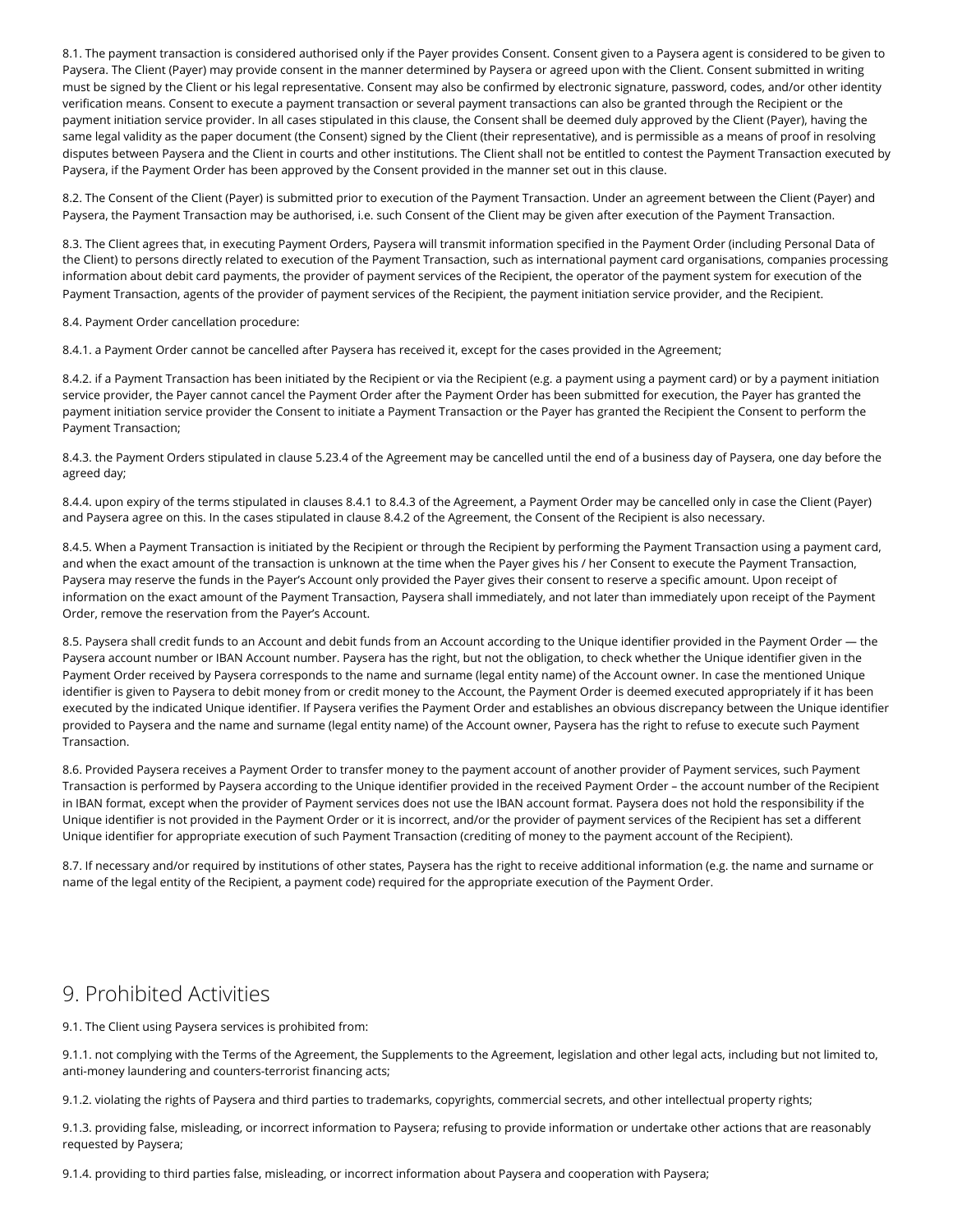9.1.5. executing or receiving transfers of illegally acquired funds, if the Client is aware of or should be aware of it;

9.1.6. using the services of Paysera in a way which causes losses, responsibility, or other negative legal consequences or damage to the business reputation of Paysera or third persons;

9.1.7. using the Paysera services, if the Client, their representative, beneficial owner, the executed or received Payment Transfer matches the criteria indicated in the list of limitations to the provision of the Paysera services (the list of limitations applied by Paysera to the provision of services is available on [the website\)](https://www.paysera.lt/v2/en-LT/legal/redemption-limitations);

9.1.8. spreading computer viruses and undertaking other actions that could cause System malfunctions, information damage or destruction, and other damage to the System, equipment, or information of Paysera;

9.1.9. undertaking any other deliberate actions which could disturb the provision of Paysera Services to the Client or third parties or proper functioning of the System;

9.1.10. organising illegal gambling, illegal trading of stocks, indices, raw materials, currency (e.g. Forex), options, exchange-traded funds (ETF); providing of trade, investment, or other services on currency exchanges, Forex markets, and other electronic currency trading systems; engaging in illegal trades of tobacco products, alcohol, prescription drugs, steroids, weapons, narcotic substances, and its attributes, pornographic production, unlicensed lottery, illegal software, and other articles or products prohibited by the law;

9.1.11. accepting payments in unregulated and/or unsupervised virtual currency, buying, converting, or managing it in any other ways (the prohibition includes execution or receipt of transfers from virtual currency exchangers);

9.1.12. without a prior written consent of Paysera providing financial services and/or legally organising trading in stocks, indices, raw materials, currencies (e.g. Forex), options, exchange-traded funds (ETFs), providing trade, investment, or other services on currency exchanges, Forex markets, and other electronic currency trading systems. In case the Client intends to provide financial services using the Account, they must have a valid licence, issued by a member state of the European Union or a third country that has imposed equivalent or substantially similar requirements and is monitored by the competent authorities with respect to compliance with these requirements;

9.1.13. without a prior written consent of Paysera to organise legal gambling, lotteries, other specially licensed activities or activities requiring a permit. In case the Client intends to provide the indicated services using the Account, they must have a valid licence, issued by a member state of the European Union and monitored by the competent authorities with respect to compliance with these requirements;

9.1.14. having more than one Profile; registering a Profile in a fictitious or someone else's name without a power of attorney; registering a Profile using the services of anonymous phone numbers or e-mail addresses provided by other individuals or websites;

9.1.15. providing services that are prohibited by the law or contradict public order and moral principles;

9.1.16. logging in to the System as an anonymous user (e.g. via proxy servers);

9.1.17. disclosing Passwords and other personalised safety features of Payment Instruments to third persons and allowing other persons to use Services under the name of the Client.

9.2. The Client shall reimburse all direct damages, fines, and other monetary sanctions applied to Paysera due to non-observance or violation of the Terms, including but not limited to, clause 9.1 of the present Agreement due to fault of the Client.

9.3. The Client is responsible and undertakes to reimburse any losses incurred by Paysera, other Paysera clients, and third parties due to using Paysera Services and violating the present Agreement or its Supplements by the Client.

# 10. Sending Notifications by the Parties, Communication, and Consultation of Clients

10.1. The Client confirms that they agree that Paysera notifications will be provided to the Client by placing them on the website of the System and by sending an email, which was indicated by the Client at the time of registration in the System, or by sending it to the address, indicated by the Client at the time of registration in the System, or by sending an SMS message in cases where the Client has indicated only a mobile phone number. The Client acknowledges that Paysera notifications, submitted in any of the above-mentioned ways, shall be deemed as properly provided. Notifications by post or SMS messages are sent only if the Client has not indicated their e-mail address. If such notifications are not related to the substantive amendment to the Agreement, it shall be deemed that the Client received the notification within 24 hours from the moment it was posted on the website of the System or sent to the Client by e-mail or SMS message. If the notification is sent by post, it shall be deemed that the Client received it within 5 (five) business days after it was sent, unless the Client actually receives the notification later than in the terms specified in this part of the Agreement. It shall be deemed that messages (claims, requests, or complaints) from Clients are received on the day of their submission, if they are submitted from 8 a.m. to 8 p.m. (EET). Messages submitted outside the specified time frame shall be deemed received on 8 a.m. (EET) of the next day.

10.2. In case a Party of the Agreement consists of plurality of persons (joint account holders, etc.), Paysera has the right to address notifications to any of the persons involved. The person who has received the information shall transmit the information to other persons indicated in the Agreement.

10.3. The Client shall be informed about amendments to the Agreement 60 (sixty) days in advance. It shall be deemed that the Client has received the notification and the amendments to the Terms of the Agreement come into force within 60 (sixty) days after the notification has been sent to the Client by email or via any other means that had been indicated by the Client during registration (post or SMS message with a link to a respective web page).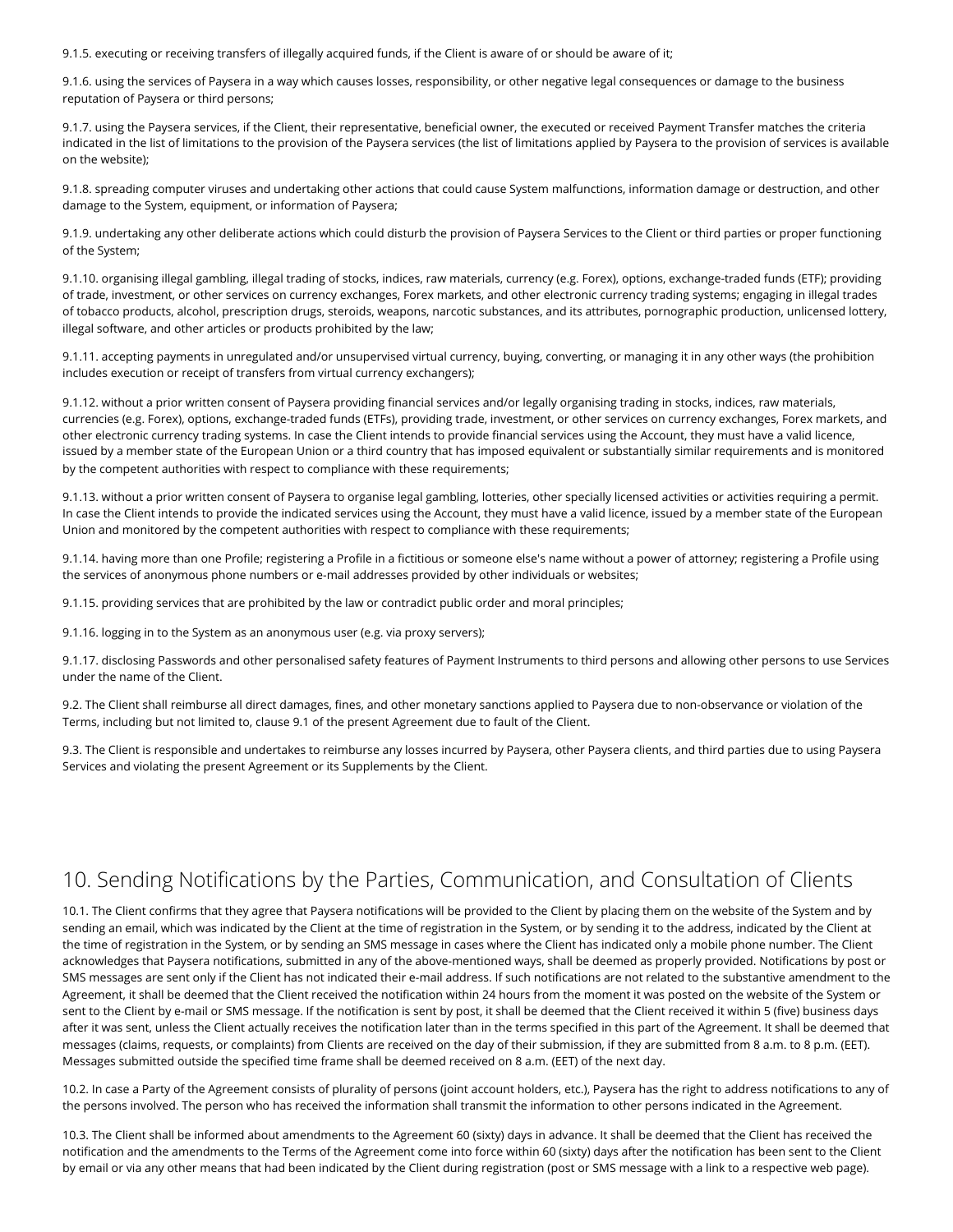Information on amendments to the Terms of the Agreement is additionally published on the website of the System.

10.4. The 60 (sixty) day notification period shall not be applied and notifications shall be provided in accordance with the order laid down in clause 10.1, if:

10.4.1. the Terms of the Agreement are changed due to changes in mandatory requirements of the legislation;

10.4.2. the prices of the Services are reduced or Client-friendly terms are set in other ways;

10.4.3. a new service or a part of a service appears, which can be used or not used by the Client at their own choice.

10.5. Non-essential amendments of the Agreement are style and grammar corrections, paraphrasing and moving a sentence, a clause, or a section of the Agreement for the sake of better understanding; provision of examples for articles and other changes which do not reduce or limit the rights of the Client and do not increase the liability of the Client or aggravate their situation.

10.6. The Client undertakes to check their mail box and other instruments for the receipt of notifications indicated in the Profile, as well as websites of the System, on a regular basis, i.e. at least once a business day, in order to see notifications about amendments to the Agreement in a timely manner.

10.7. All messages of the Parties shall be sent in the Acceptable language or in the language in which the written Agreement was presented to the Client to get acquainted with.

10.8. The Client undertakes to publish in their Profile and, in case of amendments, immediately update the contact data (telephone number, email address, and post address), which Paysera can use to urgently contact the Client or the Client's representatives. In case the Client does not update the contact data in their Profile, all consequences due to the failure of Paysera to submit notifications to the Client shall fall on the Client.

10.9. In order to protect the funds of the Client from possible illegal actions of third persons, the Client undertakes to immediately inform Paysera in writing about theft or loss of their personal identity document.

10.10. The Client can receive a consultation regarding all issues related to the System and execution of the Agreement by sending their question via email to the email address indicated on the Paysera website, calling Client Support, or filling in a request in their Profile. Client messages related to the present Agreement shall be sent to the email address given on the Paysera website or to the Paysera post address indicated in the Agreement. All messages shall be sent to Paysera, regardless of who is the direct provider of Paysera Services defined in the Agreement.

10.11. Paysera shall notify the Client in advance, in accordance with the procedure stated in clause 10.1 of the Agreement, about known and possible technical failures of the System and systems or equipment of third parties involved by Paysera in provision of services, which have an impact on provision of the Paysera Services.

10.12. Paysera may change the solution for technical integration of services without constraint and at any time. Notification about any changes which require corrections in the software of the Client shall be sent at least 90 (ninety) days in advance. Changes, required from the side of the Client, shall be made at the expense of the Client.

10.13. The Parties shall immediately inform each other about any circumstances significant for the execution of the Agreement. The Client shall submit documents confirming such circumstances (e.g. changes in name, surname, signature, address, phone number, other contact data, personal document, or persons who have the right to manage funds in the Account, initiation of bankruptcy proceedings against the Client, etc.), whether this information has already been transferred to public registers or not.

10.14. Paysera has the right to demand the documents concluded abroad to be translated, legalised, or confirmed with the Apostille, except when legal acts state otherwise.

10.15. All costs for the conclusion, submission, confirmation, and translation of documents provided to Paysera shall be covered by the Client.

10.16. The Client has the right to consult valid amendments to the Agreement, its Supplements, and Pricing on the Paysera website at any time.

#### 11. Amendments to the Agreement

11.1. Paysera has the right to unilaterally amend and/or supplement the conditions of the Agreement following the procedure set forth in Article 10 of the present Agreement.

11.2. The Client has no right to unilaterally change and/or amend the conditions of the Agreement.

11.3. The Client has the right to agree or disagree to the amendments prior to the suggested day of the changes, notifying Paysera thereof in advance. If the Client fails to notify Paysera about their disagreement to the amendments by the suggested day of their entry into force, it shall be deemed that the Client accepts the amendments to the Agreement, and the amendments shall enter into force on the specified day of their entry into force. If the Client informs Paysera about their disagreement to the changes of the Agreement, they thereby terminate the Agreement pursuant to the procedure stipulated by clause 12.12 of the Agreement, and the existing terms of the Agreement shall be valid to the Client throughout the said period of 30 (thirty) calendar days.

11.4. Supplements to the Agreement are amended according to the procedure laid down in the respective Supplement. If no amendment procedure is laid down in the Supplement, the procedure for amendment and the procedure for informing about amendment, stated in this Agreement, shall apply.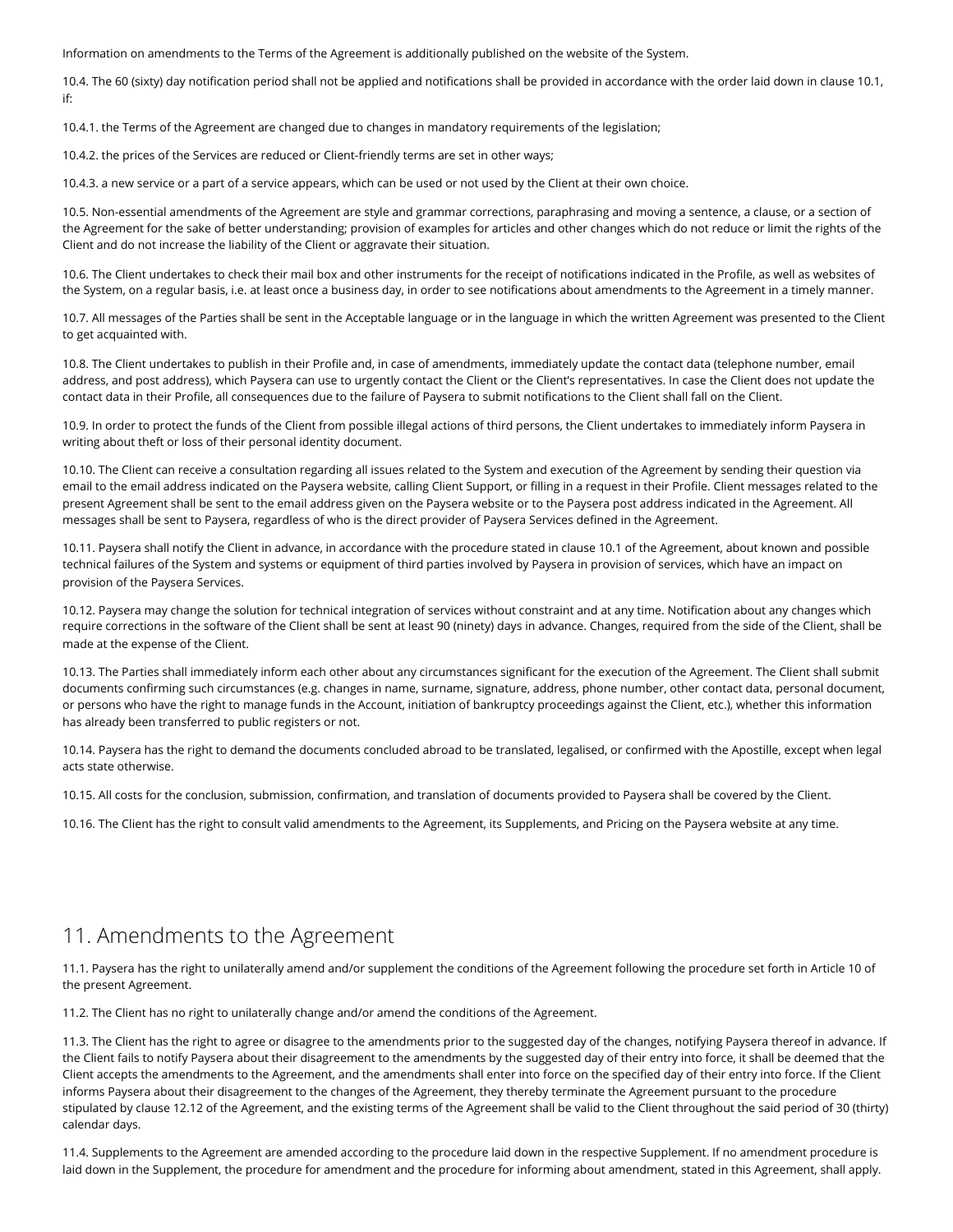11.5. The Parties may agree on additional conditions which are not provided in the Agreement or the Supplements, or other conditions which are not stated in the Agreement or Supplement, by a separate written agreement. Such agreement shall become an integral part of the Agreement. Upon a request of the Client, a draft agreement shall be prepared by Paysera and sent to the Client by fax or email (the agreement may also be concluded in the form of a declaration). If the Client agrees with the draft provided, the Client shall sign the draft and forward a scanned copy of the document to Paysera by fax or email. Paysera has the right to require the Client to send the agreement by post with the original signature of the Client. Such agreement shall enter into force after the signed agreement has been sent to Paysera, i.e. the signature of Paysera on the agreement is not required and Paysera is not obliged to send the signed agreement back to the Client.

# 12. Suspension of Services. Termination of the Agreement (Profile Deletion)

12.1. Paysera, at its own discretion, and taking into consideration a specific situation, giving preference to execution of legal acts applied to the activity of Paysera, and interests of the Client, has the right to unilaterally and without a prior notice apply one or several of the following measures:

12.1.1. to suspend execution of one or several Payment Transfers;

12.1.2. to suspend the provision of all or part of services to the Client;

- 12.1.3. to limit the Client's access to the Profile;
- 12.1.4. to detain the Client's funds that are a matter of dispute;

12.1.5. to block the Account (i.e. fully or partially suspend Payment Transactions in the Account) and/or the Payment Instrument (i.e. fully or partially prohibit the use of the Payment Instrument);

#### 12.1.6. to refuse to provide services;

12.1.7. to return arrested funds from the Account of the Client to the primary sender of funds.

12.2. The measures indicated in clauses 12.1.1–12.1.7 of the Agreement may be applied only in the following exceptional cases:

12.2.1. if the Client essentially violates the Agreement or its Supplements, or a real threat of essential violation of the Agreement or its Supplements by the Client arises;

12.2.2. if the activities of the Client using a Paysera Account have the potential to harm Paysera's business reputation;

12.2.3. if the Client fails to complete the necessary identification procedures, or submit information required by Paysera, or the Client provides information that does not conform to the requirements stipulated by legislation or Paysera, or doubts concerning the veracity and authenticity of submitted documents arise to Paysera, also if Paysera has reasonable suspicion that the Client does not observe the requirements set forth in Article 9 of the Agreement;

12.2.4. if, due to further provision of services and activity of the Client, justified interests of third parties may be harmed;

12.2.5. if, due to objectively justified reasons related to the safety of funds in the Account and/or the Payment Instrument, unauthorised or fraudulent use of funds in the Account and/or the Payment Instrument is suspected;

12.2.6. if Paysera finds out about theft or loss of the Payment Instrument, suspects or finds out about illegal purchases or unauthorised use of the Payment Instrument, also in case of facts or suspicions that personalised safety data of the Payment Instrument (including identity confirmation instruments) have become known or may be used by third persons, Paysera has reasonable suspicion that funds or the Payment Instrument may be illegally used by third persons, or the Account and/or the Payment Instrument may be used for illegal activity;

12.2.7. if Paysera receives substantiated information about the death of the Client or a natural person's bankruptcy case;

12.2.8. in cases specified by legislation;

12.2.9. in other cases stated in the Agreement or its Supplements.

12.3. The measure, specified in clause 12.1.7 of the Agreement, may be applied to the Client in the event that Paysera has reasonable suspicion that the Client is engaged in fraudulent activities. In this case, at first the funds of the primary payers in the Account of the Client are frozen and, if the Client does not perform the necessary actions (complete an additional identification procedure, provide the requested documents) or provide a reasoned explanation of the specified case in time, the frozen funds may be returned to the primary payers. This measure is also applied in cases where Paysera has a law enforcement order to return frozen funds to the primary payer.

12.4. The purpose of the limitations set forth in clause 12.1 of the Agreement is to protect Paysera, other third persons, and the Client from potential monetary sanctions, losses, and other negative consequences.

12.5. Paysera shall inform the Client about the measures indicated in clause 12.1 immediately (in one hour). If there is a possibility to return the funds of the Client, they will be informed in 2 (two) business days from the moment of the service suspension, except for cases when provision of such information would weaken safety measures or is forbidden by legal acts.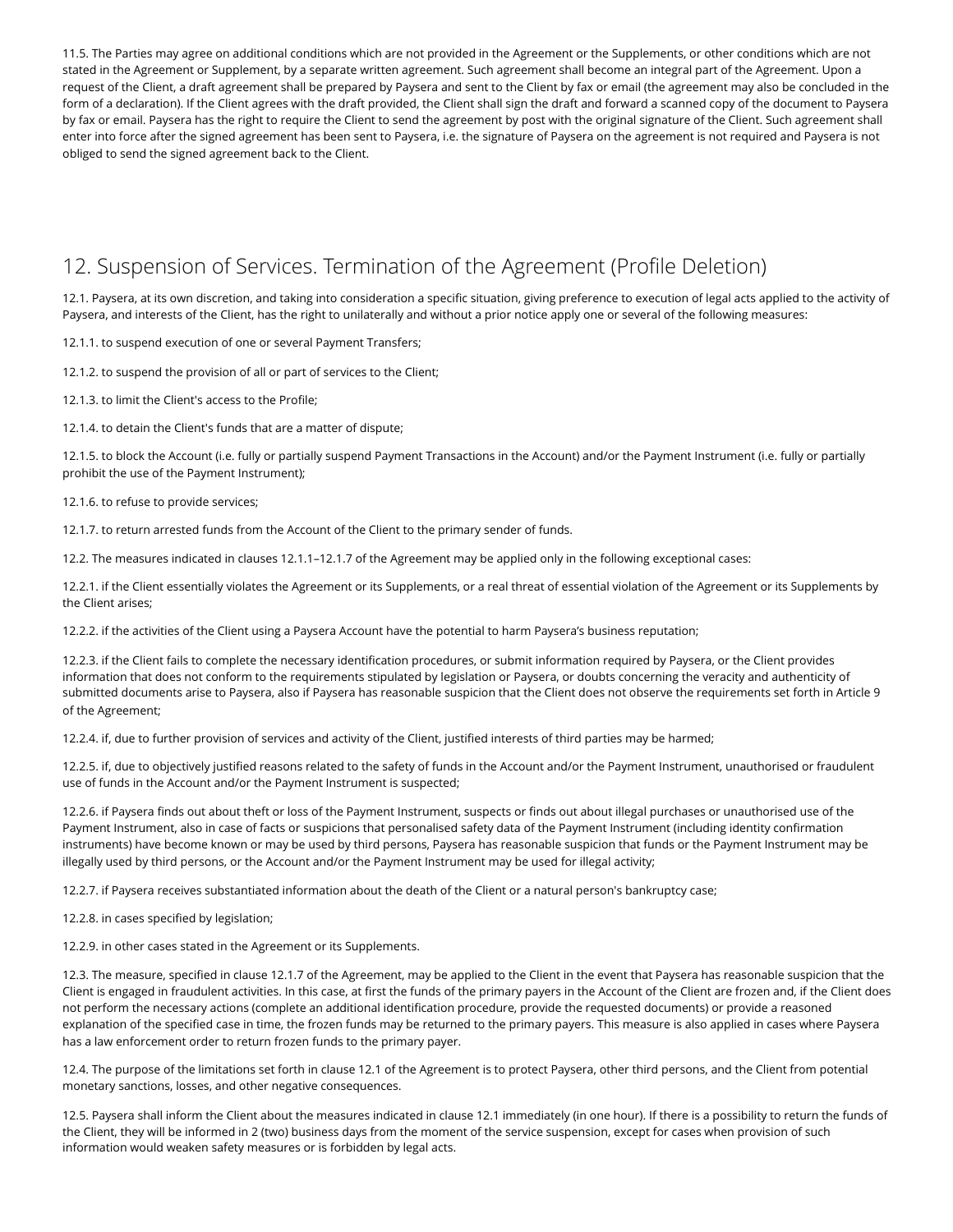12.6. In the event of a reasonable suspicion that money laundering, terrorist financing, or other criminal activity is being executed through the Client or the Account of the Client, Paysera has the right to partially or completely suspend provision of the services to the Client for a period of 30 (thirty) days with the right to extend it an unlimited number of times until the charges are fully withdrawn or confirmed.

12.7. In case of reasonable suspicion by Paysera that the Account or the Profile of the Client has been hacked, Paysera has the right to partially or completely suspend provision of services to the Client without prior notice. In such case, Paysera will inform the Client about the suspension and provide further information on actions that have to be performed by the Client in order to resume provision of services to the Client.

12.8. Paysera cancels blockage of the Account and/or Payment Instrument (or replaces it with a new Payment Instrument) when causes for blockage of the Account and/or Payment Instrument cease to exist.

12.9. The Account and/or the Payment Instrument may be blocked at the initiative of the Client if the Client submits an appropriate request to Paysera and informs Paysera that the Payment Instrument of the Client has been stolen or lost, or funds on the Account and/or the Payment Instrument are used or may be used illegally. Paysera has the right to demand from the Client to later confirm the orally submitted request to block the Account and/or Payment Instrument in writing or another way acceptable to Paysera. If the Account and/or the Payment Instrument has been blocked at the initiative of the Client, Paysera has the right to cancel blockage only after receiving a written request from the Client or apply other Client identification procedures, unless the Agreement states otherwise. Paysera has the right to replace a blocked Payment Instrument with a new one.

12.10. Paysera is not liable for losses incurred by the Client due to suspension of service provision, blockage of the Account and/or Payment Instrument, or other actions, if those actions have been performed in accordance with the procedures stated in the Agreement or its Supplements and under circumstances on the basis specified in the mentioned documents.

12.11. Following the procedure set forth by the law, Paysera has the right to withhold money of the Payment Transaction for up to 10 (ten) business days or for a longer period of time stated by the law, the Agreement, or its Supplement.

12.12. The Client has the right to terminate the Agreement unilaterally without appealing to court, notifying Paysera thereof in writing 30 (thirty) calendar days in advance. If the Client terminates the Agreement, the issued electronic money is returned to the Client by their chosen means (indicated in the Agreement), in accordance with the limits of Payment Transfers specified in the present Agreement.

12.13. Paysera has the right to terminate the Agreement and its Supplements unilaterally and refuse to provide services without indicating the reason, notifying the Client thereof 60 (sixty) days in advance by means provided in Article 10 of the present Agreement. Paysera also has the right to terminate the Agreement and its Supplements unilaterally and refuse to provide services for the reasons stated in clause 12.2 of the present Agreement, notifying the Client thereof 30 (thirty) days in advance by means provided in Article 10 of the present Agreement.

12.14. In case of termination of the Agreement, Paysera deducts from the Account of the Client money amounts payable for Paysera Services provided to the Client, also fines, forfeits, losses, and other amounts paid to third parties or the state, which Paysera has incurred due to the fault of the Client. In case the amount of funds in the Paysera Account(s) of the Client is insufficient to cover all payable amounts specified in this clause, the Client undertakes to transfer the provided amounts to the account of Paysera within 3 (three) business days. In case Paysera regains a part of amounts paid to third parties, Paysera undertakes to return the regained amounts to the Client immediately.

12.15. Termination of the General Agreement does not exempt the Client from appropriate execution of all liabilities to Paysera that were applicable towards the Client before the termination.

12.16. After terminating the Agreement between Paysera and the Client, the Client shall choose a means for redemption of electronic money from the Account of the Client. In case the Identification level of the Client does not comply with the level necessary to redeem all electronic money, the Client shall choose another identification level and perform the required actions to change the Identification level. The Client agrees to perform the actions necessary to redeem electronic money and understands that by such means Paysera aims to reduce the risk of fraud and seeks to comply with antimoney laundering and other legal requirements.

12.17. In case, after terminating the Agreement between Paysera and the Client, the Client does not choose means for electronic money redemption and/or does not complete an additional identification procedure for increasing the limits, Paysera may (but is not obligated to) redeem the electronic money of the Client by the means of electronic money redemption, which is available at the moment of redemption.

# 13. Confidentiality and Data Protection

13.1. The Parties undertake to keep technical and commercial information of each other secret, except for publicly available information which has become known to them while executing the present Agreement, and not transfer it to third parties without a written consent from the other Party or its legal representatives.

13.2. The Client agrees for Paysera to manage their Personal Data with an aim to provide services to the Client and execute other responsibilities under the present Agreement. The Parties guarantee the security of Personal Data received while executing the present Agreement. Personal Data is used to the extent necessary to execute the present Agreement. The above-mentioned Personal Data cannot be disclosed to third parties without a consent from the subject of this data, except for cases stated by the law or the present Agreement.

13.3. The data retention and protection issues are governed by the Supplement to the Agreement ["Privacy Policy",](https://www.paysera.lt/v2/en-LT/legal/privacy-policy-2020) which the Client read and commits to adhere to.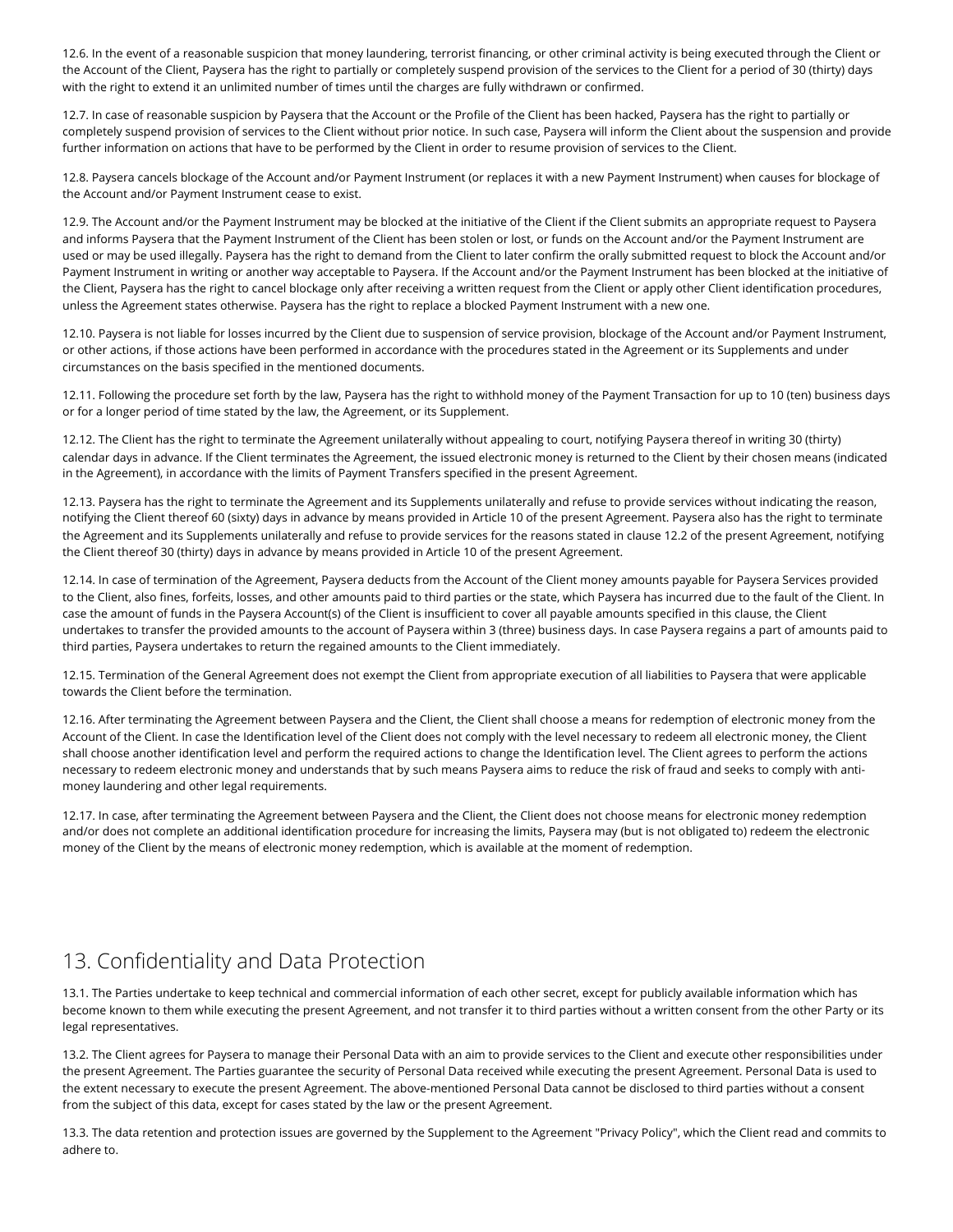13.4. The Client undertakes to protect and not to disclose any Passwords, created by them or provided to them under the present Agreement, or other personalised security features of Payment Instruments to third persons and not to allow other persons to use services under the name of the Client. If the Client has not complied with this obligation and/or could, but has not prevented it and/or performed such actions on purpose or due to own negligence, the Client fully assumes the losses and undertakes to reimburse the losses of other persons incurred due to the indicated actions of the Client or their failure to act.

13.5. In the event of loss of the Profile Password or other Passwords by the Client or if the Password(s) are disclosed not due to the fault of the Client or Paysera, or in case a real threat has occurred or may occur to the Profile of the Client, the Client undertakes to change the Passwords immediately or, if the Client does not have the possibility to do that, notify Paysera thereof immediately (not later than within one calendar day) by means indicated in Article 10. Paysera shall not be liable for any consequences originating due to the notification failure.

13.6. After Paysera receives the notification from the Client as indicated in clause 13.5, Paysera shall immediately suspend access to the Profile of the Client and the provision of Paysera services until a new password is provided or created for the Client.

13.7. Paysera draws the attention of the Client to the fact that the email linked to the Paysera Account and also other instruments (e.g. a mobile telephone number), which under the Client's choice are linked to their Paysera Account, are used as instruments for communication or identification of the Client, therefore these instruments and login credentials shall be protected by the Client. The Client is completely responsible for the safety of their email passwords and all the other instruments used by them, as well as their login passwords. The Passwords are secret information, and the Client is responsible for its disclosure and for all operations performed after the Password used by the Client for a relevant Profile or another Payment Instrument is input. Paysera recommends to memorise the Passwords and not to write them down or input to any instruments where they can be seen by other persons.

13.8. Paysera has the right to transmit all collected important information about the Client and their activity to other law enforcement institutions, state authorities (State Tax Inspectorate (VMI), Social Insurance Fund (SODRA)), and other financial institutions, if such duty is determined by the legislation, and in order to identify whether this Agreement and relevant legislation have not been or will not be violated.

13.9. The Client grants Paysera the right to undertake the necessary measures, including but not limited to, submitting requests to third persons directly or via third parties in order to determine the identity of the Client and accuracy of other data submitted by the Client.

13.10. Paysera points out that in all cases Paysera operates only as a service provider for the Client, does not provide or offer any services to the Recipient until they become a Client of Paysera.

13.11. Paysera has the right to record telephone conversations with the Client. The Parties agree that telephone conversations and messages transferred via mail, email, and other telecommunication instruments may be deemed evidence when settling disputes between the Parties. By the present Agreement, the Client confirms that they understand and agree to Paysera recording telephone conversations with the Client or their representatives. The Client also has the right to record and store telephone conversations and other correspondence.

13.12. The Client agrees that their Account number and personal data required for the Payment Transfer may be detected and displayed to another Paysera user who intends to make a Payment Transfer to the Client if another Paysera user enters a confirmed identifier of the Client (name, surname, bank account, email address).

13.13. Under the Client's consent, the Client's data may also be transmitted to payment initiation or account information service institutions. Paysera may refuse to provide an account information service provider or a payment initiation service provider with access to the Client's Account based on objective and duly reasoned grounds relating to unauthorised or unfair access to the Account, gained by that account information service provider or payment initiation service provider, including unauthorised or unfair payment transaction initiation. In such cases, Paysera shall inform the Client about the refusal to grant access to the Account and indicate the reasons for such action. This information should be provided to the Client prior to refusal to grant access to the Account, if possible, and not later than upon refusal to grant it, unless the provision of such information could weaken the safety measures or was prohibited under legislation.

#### 14. Liability of the Parties

14.1. Each Party is liable for all fines, forfeits, and other losses which the other Party incurs due to violation of the Agreement by the guilty Party. The guilty Party undertakes to reimburse direct damage incurred due to such liability to the affected Party. In all cases, liability of Paysera under the Agreement is limited by the following provisions:

14.1.1. Paysera shall only be liable for direct damages caused by direct and essential breach of the Agreement made by Paysera, and only for damages which could have been foreseen by Paysera at the time of breaching of the Agreement;

14.1.2. the amount of compensation for damages caused by violating the Agreement by Paysera shall not exceed the average of Commission Fees for the last 3 (three) months paid to Paysera by the Client for provided services. This restriction is applied for the total amount of all violations of the month. In case the average of 3 (three) months cannot be calculated, the compensation cannot exceed 2000 EUR (two thousand euro);

14.1.3. in all cases, Paysera shall not be liable for non-receipt of profit and income by the Client, loss of reputation of the Client, loss or failure of Client's business, and indirect damages;

14.1.4. limitations of Paysera liability shall not be applied if such limitations are prohibited by the applicable law.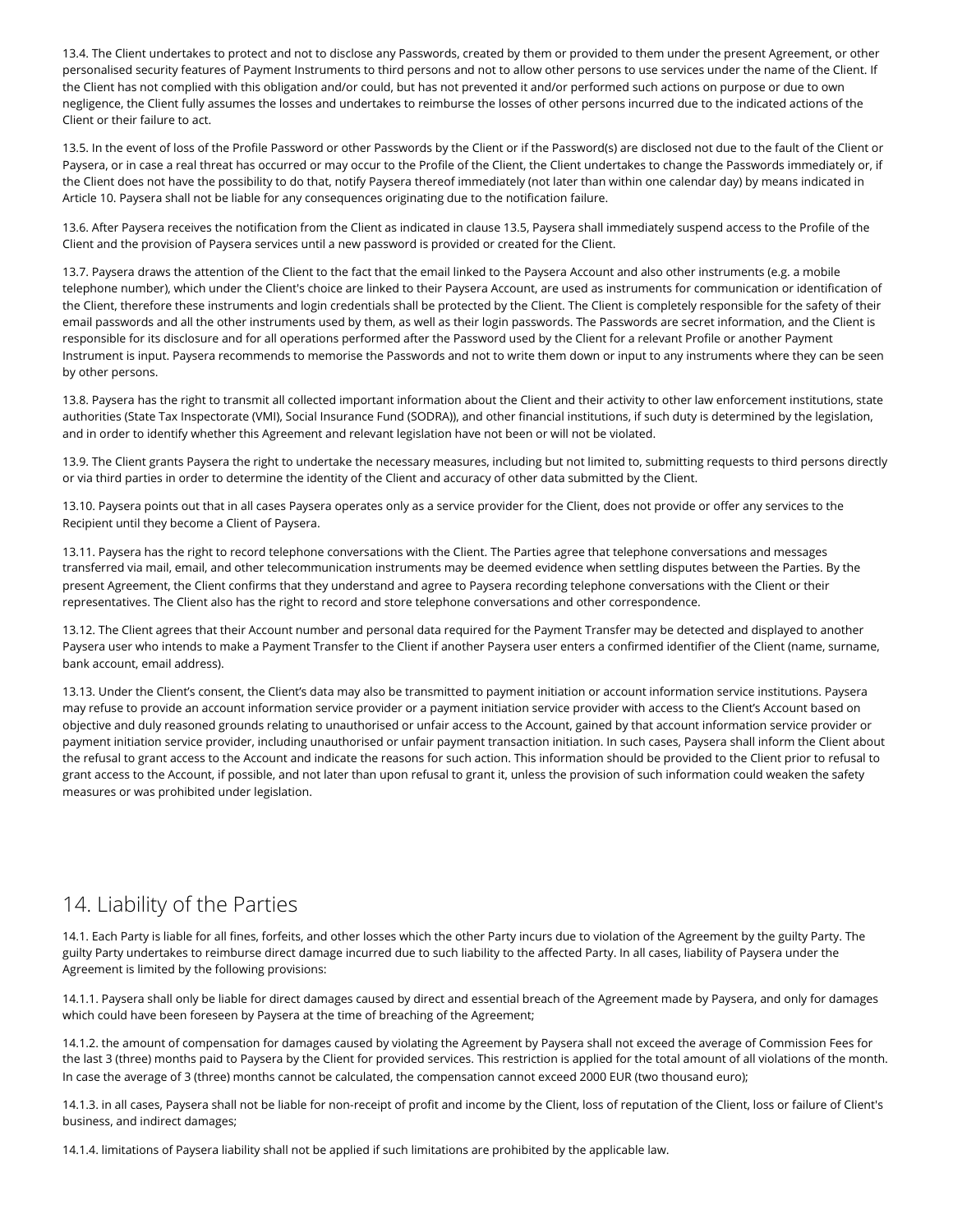14.2. Paysera does not guarantee uninterrupted System operation, because System operation may be affected (disordered) by many factors beyond the control of Paysera. Paysera shall put all efforts to secure as fluent System operation as possible, however, Paysera shall not be liable for consequences originating due to System operation disorders, if such disorders occur not due to the fault of Paysera.

14.3. The System may not operate due to reasons under the control of Paysera and Paysera shall not provide any compensation for malfunctions if the System has been accessible for more than 99% (ninety nine percent) of all time, calculating the average of at least 3 (three) months.

14.4. Cases, when Paysera limits access to the System temporarily, but not longer than for 24 (twenty four) hours, due to System repair, development works, and other similar cases, and if Paysera informs the Client about such cases at least 2 (two) calendar days in advance, shall not be considered System operation disorders.

14.5. Paysera is not liable for:

14.5.1. money withdrawal and transfer from the Paysera Account and for other Payment Transactions with funds held in the Client's Paysera Account if the Client had not protected their Passwords and identification instruments, and as a result they have become known to other persons, and also for illegal actions and transactions of third persons performed using counterfeited and/or illegal documents or illegally received data;

14.5.2. errors and late or missed transactions made by banks, billing systems, and other third parties;

14.5.3. consequences arising due to disturbances of fulfilment of any Paysera obligations caused by a third party which is beyond the control of Paysera;

14.5.4. consequences arising after Paysera legally terminates the Agreement, cancels the Client's Profile or limits access to it, also after reasonable limitation or termination of provision of a part of the Services;

14.5.5. goods and services purchased using the Paysera Account, and also for the other party, which receives payments from the Paysera Account, not complying with terms of any agreement;

14.5.6. for a failure to fulfil its own contractual obligations and damages, in case it was caused due to Paysera fulfilling duties determined by the law.

14.6. The Client assures that all actions of the Client related to the execution of the Agreement will comply with the applicable law.

14.7. The Client is fully liable for correctness of data, orders, and documents submitted to Paysera.

14.8. If Paysera becomes aware of an unauthorised Payment Transaction, Paysera shall return the amount of the unauthorised Payment Transaction to the Client and, where appropriate, restore the balance of the Account, from which the amount has been debited, to the point before the unauthorised transaction was carried out, except for the cases where Paysera has reasons to suspect fraudulent activity and reports these reasons to the supervisory authority.

14.9. If the User denies authorising a Payment Transaction which has been authorised or states that the Payment Transaction has been executed improperly, Paysera is obliged to prove that the authenticity of the Payment Transaction has been confirmed, it has been registered properly and recorded into accounts, and it has not been affected by any technical or any other glitches.

14.10. The User may bear all the losses that have arisen due to unauthorised Payment Transactions for the amount of up to 50 (fifty) euro, if these losses have been incurred due to: the use of a lost or stolen Payment Instrument or illegal misappropriation of a Payment Instrument.

14.11. If the Client is not a User or the Payment Transaction is executed in the currency of a member country to/from a foreign country or in the currency of a foreign country, the Client bears all the losses incurred due to the reasons provided for in clause 14.10.

14.12. The Client bears any losses incurred due to unauthorised Payment Transactions if the Client has suffered the losses as a result of acting dishonestly or due to their gross negligence or intentionally not fulfilling one or several of the duties indicated below:

14.12.1. to comply with the rules regulating the issuance and usage of the Payment Instrument provided in the present Agreement or its Supplements, when using the Payment Instrument;

14.12.2. if the Client finds out about a loss, theft, illegal misappropriation or unauthorised use of the Payment Instrument, about facts and suspicions that personalised security features of their Payment Instruments have become known to or can be used by third persons, the Client shall notify Paysera or the subject indicated by Paysera immediately, in accordance with the rules regulating the issuance and usage of the Payment Instrument provided in the present Agreement and its Supplements;

14.12.3. to undertake all possible measures to protect the personalised security data of the Payment Instrument after the Payment Instrument has been issued.

14.13. After the Client submits a notificataion, as specified in clause 13.5., with a request to block the Payment Instrument, Paysera shall bear the losses of the Client incurred due to the lost, stolen, or illegally acquired Payment Instrument, except for cases of dishonesty of the Client. Provisions of this clause are applied only to the User.

14.14. In case Paysera does not ensure the possibility to immediately notify about a lost, stolen, or illegally misappropriated Payment Instrument, also in the cases where Paysera does not require safer authentication, Paysera shall bear the losses incurred due to unauthorised use of the Payment Instrument, except for cases of dishonesty of the Client. Provisions of this clause are applied only to the User.

14.15. The Client shall check information about Payment Transactions performed in the Account at least once a month and notify Paysera about unauthorised or improperly executed Payment Transactions, also about any other errors, inconsistencies, or inaccuracies in the Statement. The notification shall be submitted not later than 60 (sixty) calendar days after the day when Paysera, according to the Client, has performed the unauthorised Payment Transaction or has performed the Payment Transaction improperly. The User shall notify Paysera about an unauthorised or improperly executed Payment Transaction in a currency of a member country to the country of the EU in writing not later than 13 (thirteen) months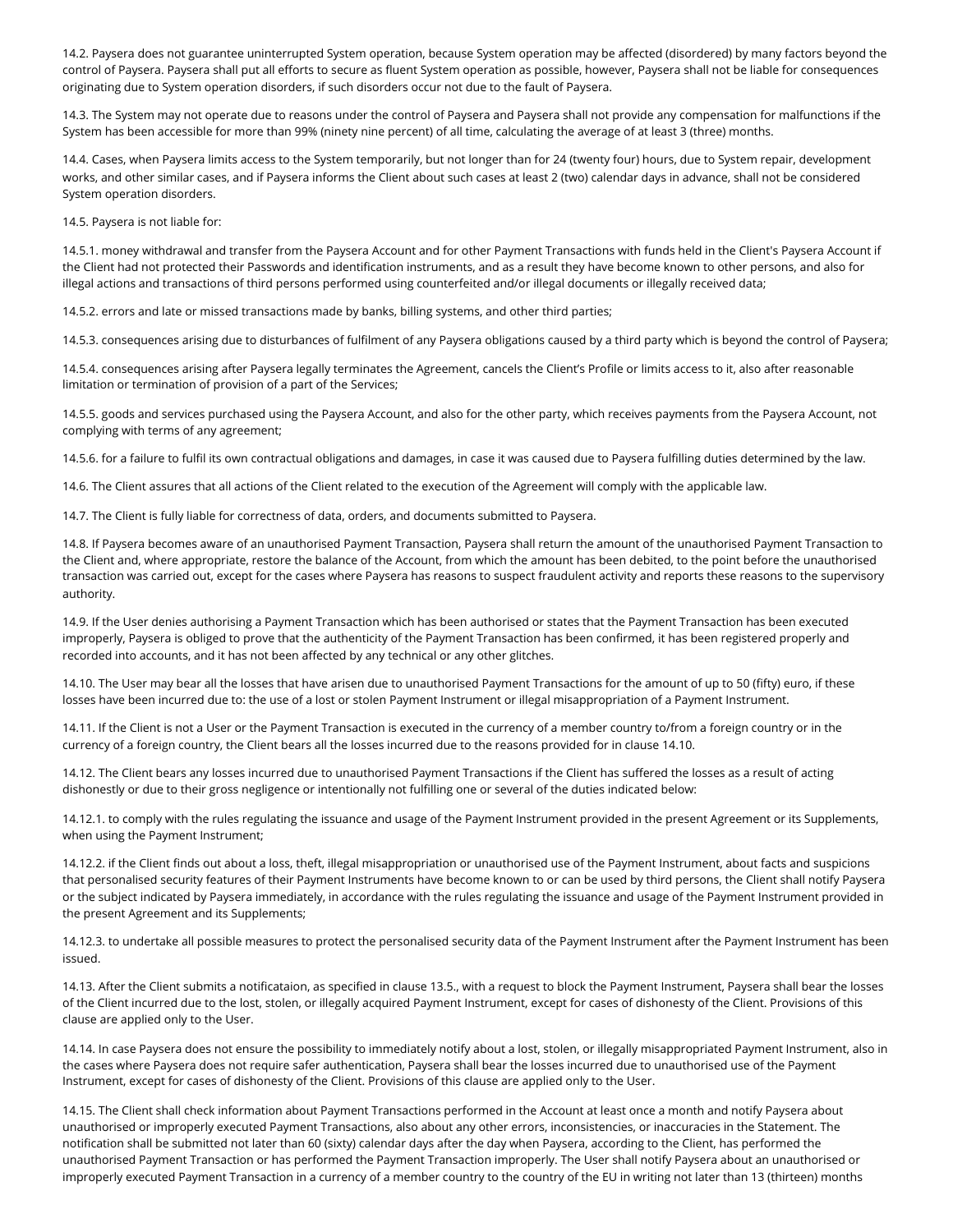after the day of debiting money from the payment account. If the Client does not submit the specified notifications within the time period indicated, it is considered that the Client has unconditionally agreed to the Payment Transactions that had been executed on the payment account. The Client shall submit to Paysera any information about illegal logins to the Profile, or other illegal actions related to the Account, and undertake all reasonable measures indicated by Paysera in order to help in investigating the illegal actions.

14.16. The Party is relieved from the liability for failure to comply with the Agreement in case the Party proves that the Agreement has not been executed due to circumstances of force majeure, which are proven in accordance with the procedure established by the law. The Client shall notify Paysera about the force majeure in writing within 10 (ten) calendar days after the day of occurrence of such circumstances. Paysera shall notify the Client about force majeure circumstances via email or through the websites of the System.

## 15. Settlement of Disputes between the Client and Paysera, Procedure for Filing Claims

15.1. Paysera aims to settle all disputes with the Client amicably, promptly, and on terms acceptable to both Parties, thus, in case of a dispute, Clients are encouraged to firstly address Paysera directly. Disputes are solved by negotiation.

15.2. The Client may submit any claim or complaint regarding the payment services of Paysera by sending a notification via email, calling Client Support, or sending a notification from the Profile.

15.3. The complaint shall contain a reference to circumstances and documents that served as a basis for the complaint. If the Client bases their complaint on documents which Paysera does not possess, the Client shall also submit such documents or their copies.

15.4. Paysera shall examine a written claim or complaint of the Client not later than within 15 (fifteen) business days from the day the claim was received, and provide the Client with a detailed, motivated response, grounded by documents. In exceptional cases, when due to reasons beyond the company's control, Paysera is not able to provide a response within 15 business days, Paysera shall provide the Client with a non-final response, indicating the reason for the delay and the deadline for submitting a final response. The deadline for providing a final response shall not exceed 35 (thirty-five) business days. A response shall be provided to the Client through the means specified in clause 10.1 of the Agreement, unless the Client requests a response to their claim or complaint to be provided through other means.

15.5. Examination of Client claims by Paysera is free of charge.

15.6. If the Client is not satisfied with the decision made by Paysera, the Client has the right to use other legal remedies to protect their rights, and:

15.6.1. submit a claim to the supervisory authority under the procedure established by the supervisory authority;

15.6.2. protect their consumer rights by addressing the supervisory authority as an out-of-court consumer dispute resolution institution under the procedure established by the supervisory authority.

15.6.3. If the dispute is not settled amicably or through other means of out-of-court settlement of disputes, the dispute shall be resolved in court according to the headquarters of Paysera, as provided by the procedure established by the law.

[15.7. A detailed procedure for filing and processing Client claims \(complaints\) is also provided in the Rules for Filing and Processing Client Claims](https://www.paysera.lt/v2/en-LT/legal/rules-of-client-claims-filing-and-examination) (Complaints).

15.8. The law of the Republic of Lithuania is applicable to this Agreement, its Supplements, and relations of the Parties that are not regulated by this Agreement, including cases when a dispute between the Client and Paysera falls within the jurisdiction of a court of another state.

#### 16. Final Provisions

16.1. Each Party confirms that it possesses all permissions and licences required under the applicable law that are necessary for the execution of the present Agreement.

16.2. Titles of sections and articles of the Agreement are intended solely for the convenience of the Parties and cannot be used for the interpretation of the provision of the present Agreement.

16.3. The Parties are independently liable to the state and other subjects for fulfilment of all tax obligations. Paysera shall not be liable for execution of tax obligations of the Client, calculation, or transferring of taxes applied to the Client.

16.4. Paysera in all cases acts as an independent Party of the Agreement that shall not control or undertake liability for products and services which are paid for using Paysera Services. Paysera does not undertake liability that the buyer, seller, or another party will fulfil the terms of a bargain clinched with the Client.